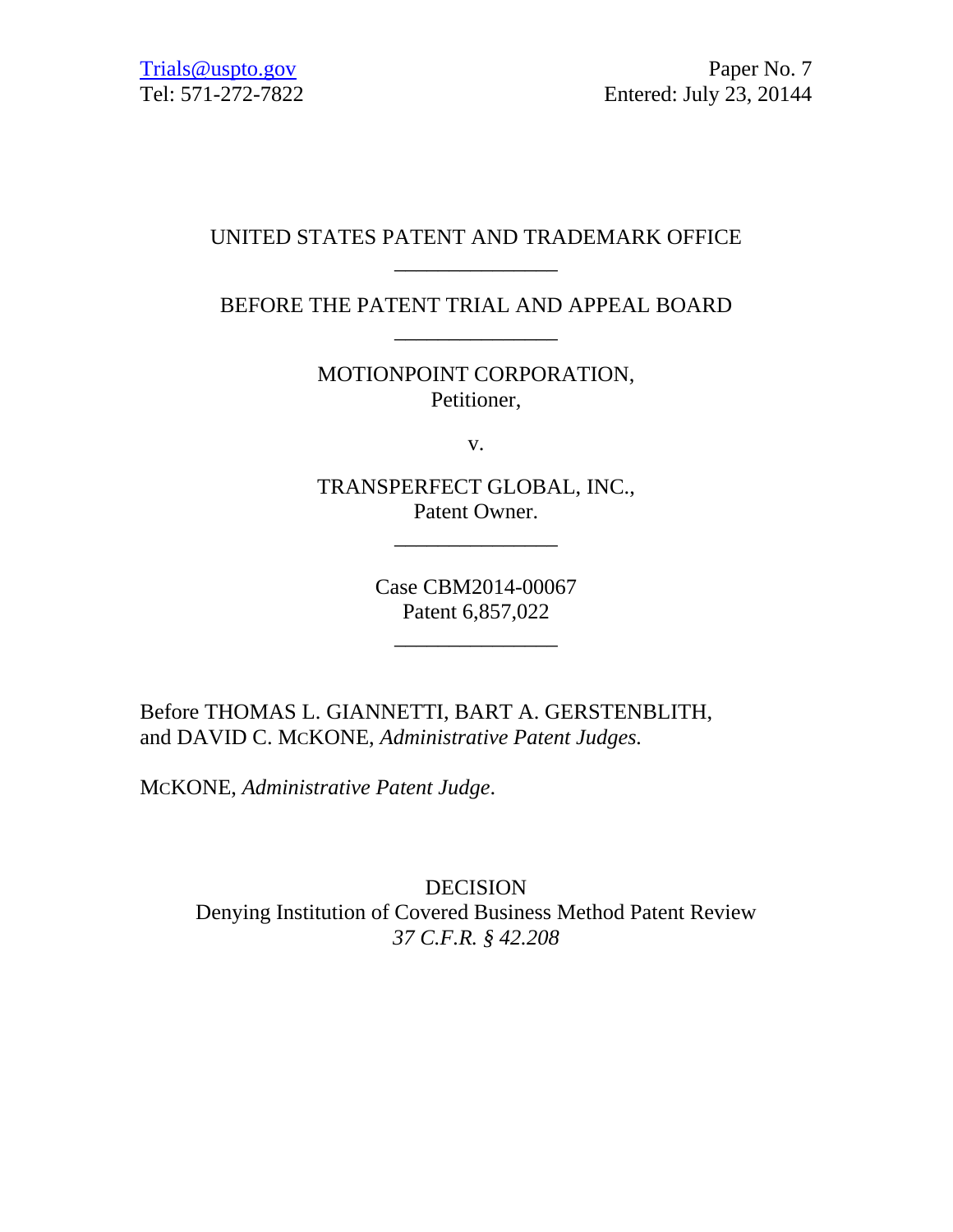# I. INTRODUCTION

*A. Background* 

MotionPoint Corporation ("Petitioner") filed a Petition (Paper 1,

"Pet.") to institute a covered business method patent review of claims 1–28

of U.S. Patent No. 6,857,022 B1 (Ex. 1001, "the '022 patent").

*See* 35 U.S.C. §§ 321–329. TransPerfect Global, Inc. ("Patent Owner") filed

a Preliminary Response (Paper 6, "Prelim. Resp.").

The standard for instituting a covered business method patent review is set forth in 35 U.S.C. § 324(a), which provides as follows:

THRESHOLD.—The Director may not authorize a post-grant review to be instituted unless the Director determines that the information presented in the petition filed under section 321, if such information is not rebutted, would demonstrate that it is more likely than not that at least 1 of the claims challenged in the petition is unpatentable.

We determine that the record before us does not demonstrate that it is more likely than not that at least one of the challenged claims is unpatentable. We consequently deny the Petition and decline to institute a covered business method patent review of the '022 patent.

# *B. Related Cases*

Patent Owner has asserted the '022 patent against Petitioner in *TransPerfect Global, Inc. v. MotionPoint Corp.*, No. 4:10-cv-02590 (N.D. Cal.) and *TransPerfect Global, Inc. v. MotionPoint Corp.*, No. 3:11-cv-04760 (N.D. Cal.). Pet. 12; Paper 5 at 2.

The '022 patent is subject to *inter partes* reexamination, Reexamination Control No. 95/002,372. Pet. 12; Paper 5 at 2.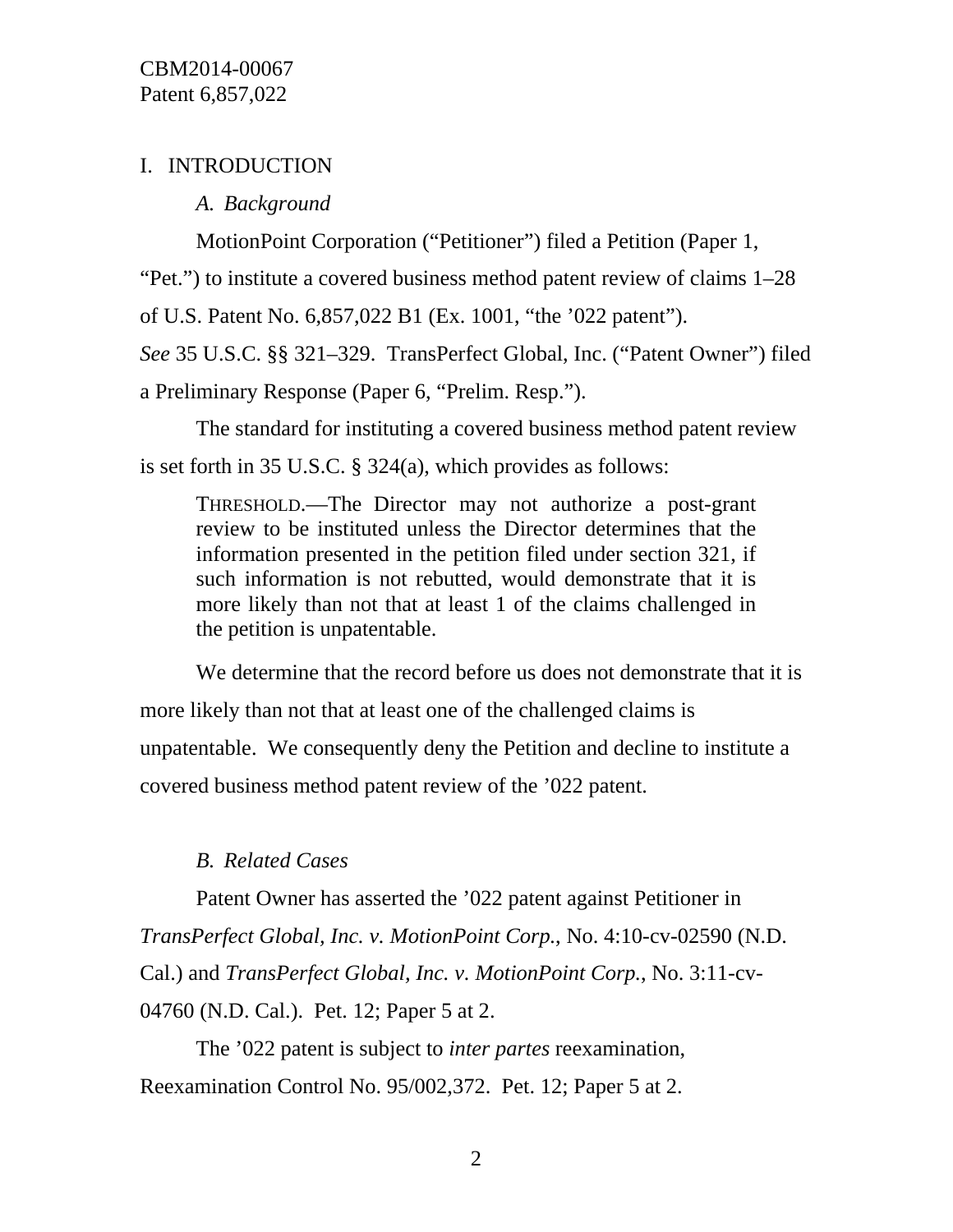Petitioner has filed two additional petitions for covered business method patent review of the '022 patent, CBM2014-00060 and CBM2014- 00066. Pet. 13; Paper 5 at 2.

*C. References Relied Upon* 

Petitioner relies upon the following prior art references:

- JP10056491 A, published February 24, 1998 ("Ito," Ex. 1009). Petitioner's cites are to an English translation;
- PCT publication WO 00/46693, published August 10, 2000 ("Lakritz," Ex. 1011);
- U.S. Patent No. 5,944,790, issued August 31, 1999 ("Levy," Ex. 1012); and
- *Babylon.com Adds Single-click Currency Conversions, Creating Instant Global E-businesses*, BUSINESS WIRE (Jan. 18, 2000), downloaded at http://www.thefreelibrary.com ("Babylon," Ex. 1013).

# *D. The Asserted Grounds*

Petitioner contends that the challenged claims are unpatentable based on the following specific grounds (Pet. 14):

| References      | <b>Basis</b>     | <b>Claims Challenged</b> |
|-----------------|------------------|--------------------------|
| Ito             | $\S$ 102(a), (b) | $1-4, 6-8, 16-18,$       |
|                 |                  | 21, 22, and 26           |
| Ito and Lakritz | \$103(a)         | 9, 11–14, 23, 25,        |
|                 |                  | 27, and 28               |
| Ito and Levy    | \$103(a)         | 9, 11, 23, and 27        |
| Ito and Babylon | \$103(a)         | 10 and 24                |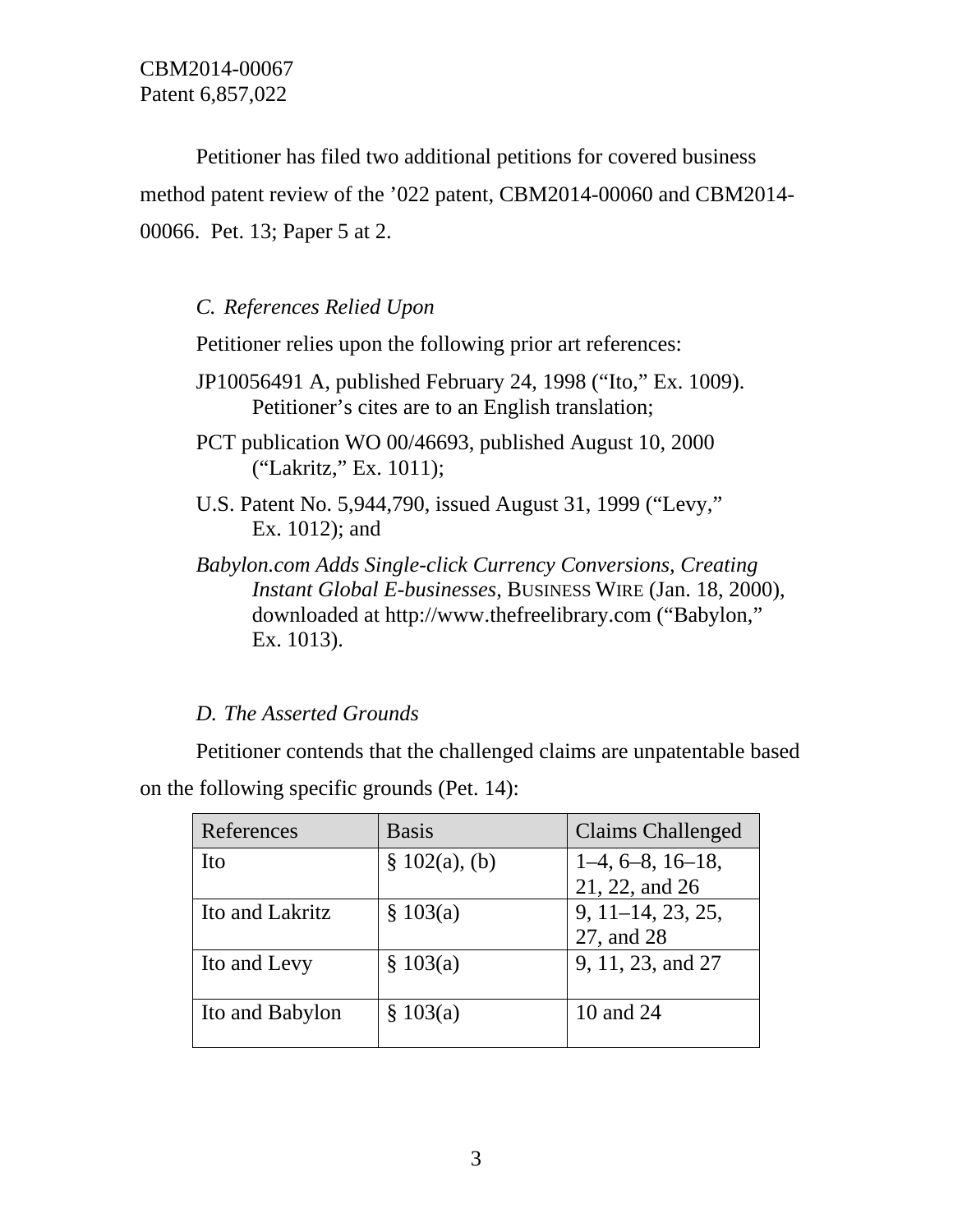| References | <b>Basis</b>                                                 | Claims Challenged |
|------------|--------------------------------------------------------------|-------------------|
| N/A        | $§$ 112, first<br>paragraph (lack of<br>written description) | $1 - 28$          |
| N/A        | $§$ 112, first<br>paragraph (lack of<br>enablement)          | $1 - 28$          |

# *E. The '022 Patent*

electronic document, such as a web page or email, using a "one-click" or "single-click" translation component. Ex. 1001, Abstract. The invention is illustrated in Figure 1, reproduced below: The '022 patent is directed to a method of ordering a translation of an



 $FIG\ 1$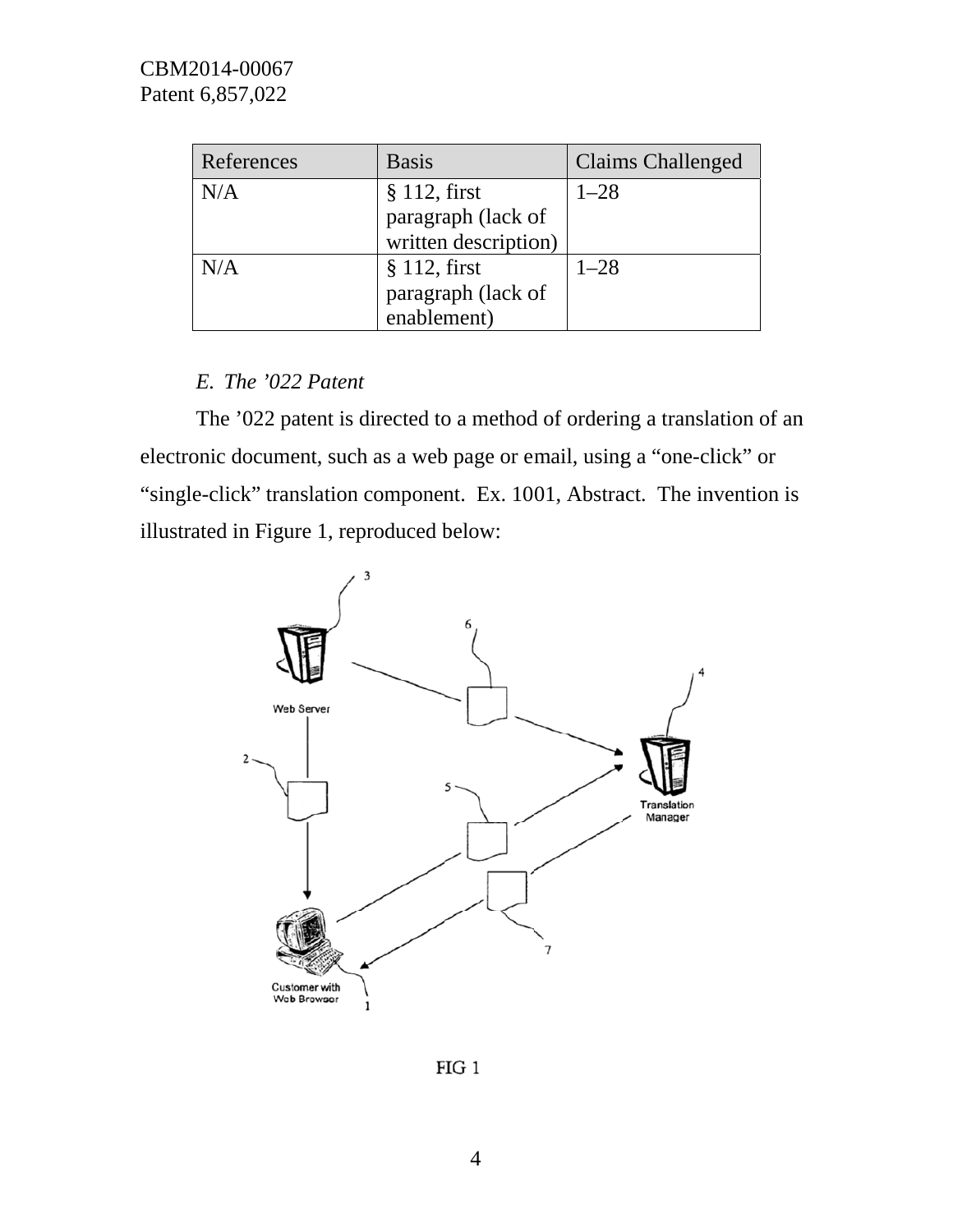Figure 1 is a schematic of a translation ordering system. Ex. 1001, col. 3, ll. 3–4. Customer 1, at a computer with an Internet browser, requests web page 2 from web server 3, which sends the web page to the customer's Internet browser. *Id.* at col. 3, ll. 4–6. The customer (also referred to as a "user") can request a translation of the document from one language (e.g., English) into another (e.g., German) by clicking on a one-click component displayed in the Internet browser, such as a "GO" button displayed in an explorer bar of the Internet browser (shown in Figure 2). *Id.* at col. 3, ll. 47–57.

When a translation is requested, the web page, a selected portion of the web page, or the universal resource locator ("URL") of the web page is sent from the customer's computer to translation manager 4 (this transfer is shown as reference numeral 5 in Figure 1). *Id.* at col. 3, ll. 14–17. If it received a URL, the translation manager retrieves the original web page 2 from web server 3 (this retrieval is shown as reference numeral 6 in Figure 1). *Id.* at col. 3, ll. 28–31. Translation manager 4 translates the text of web page 2 (and possibly other components of the web page) into translated web page 7. *Id.* at col. 3, ll. 32–36. Translated web page 7 is transferred to the customer's browser and displayed in the requested language. *Id.*

Web page 2 may have links to other web pages. *Id.* at col. 3, l. 40. When translation manager 4 translates web page 2, it may replace the links in translated web page 7 with links that point to the translation manager. *Id.* at col. 3, 11. 36–38. The translation manager may translate automatically the linked web pages, either at the time the customer clicks on the replacement links or in advance, such that the customer does not need to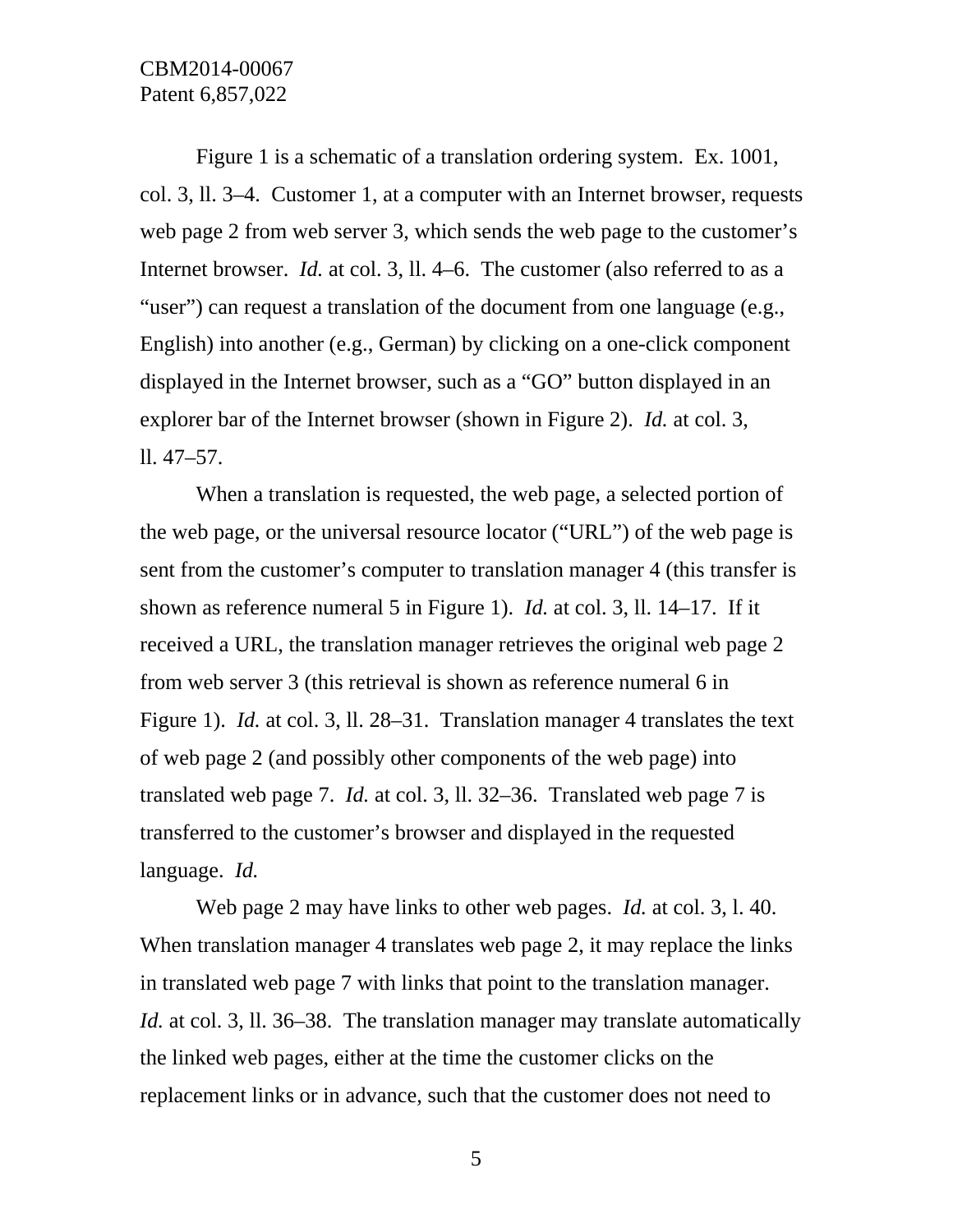request translation of the additional web pages. *Id.* at col. 3, ll. 38–46. The '022 patent explains that "[t]his enables the customer to surf an entire web site, or indeed many websites because often the links on a page are to other websites, without the need to separately request translation of each page." *Id.* at col. 3, ll. 38–42.

 Claim 1, reproduced below, is illustrative of the claimed subject matter:

> 1. A method of ordering a translation of an electronic communication, the electronic communication comprising at least text of more than one word and one or more hyperlinks to further electronic communications, including the steps of:

displaying simultaneously to a user:

at least part of said electronic communication; and

a single action translation component, said single action translation component comprising an object identified as effecting a translation of said electronic communication in a single action;

said user clicking said single action translation component to request translation of at least said text of said electronic communication by transmitting said electronic communication, or an indicator of said electronic communication, to a translation manager; and

said translation manager:

- obtaining a translation of said electronic communication;
- directing transmission of said translation of said electronic communication to said user; and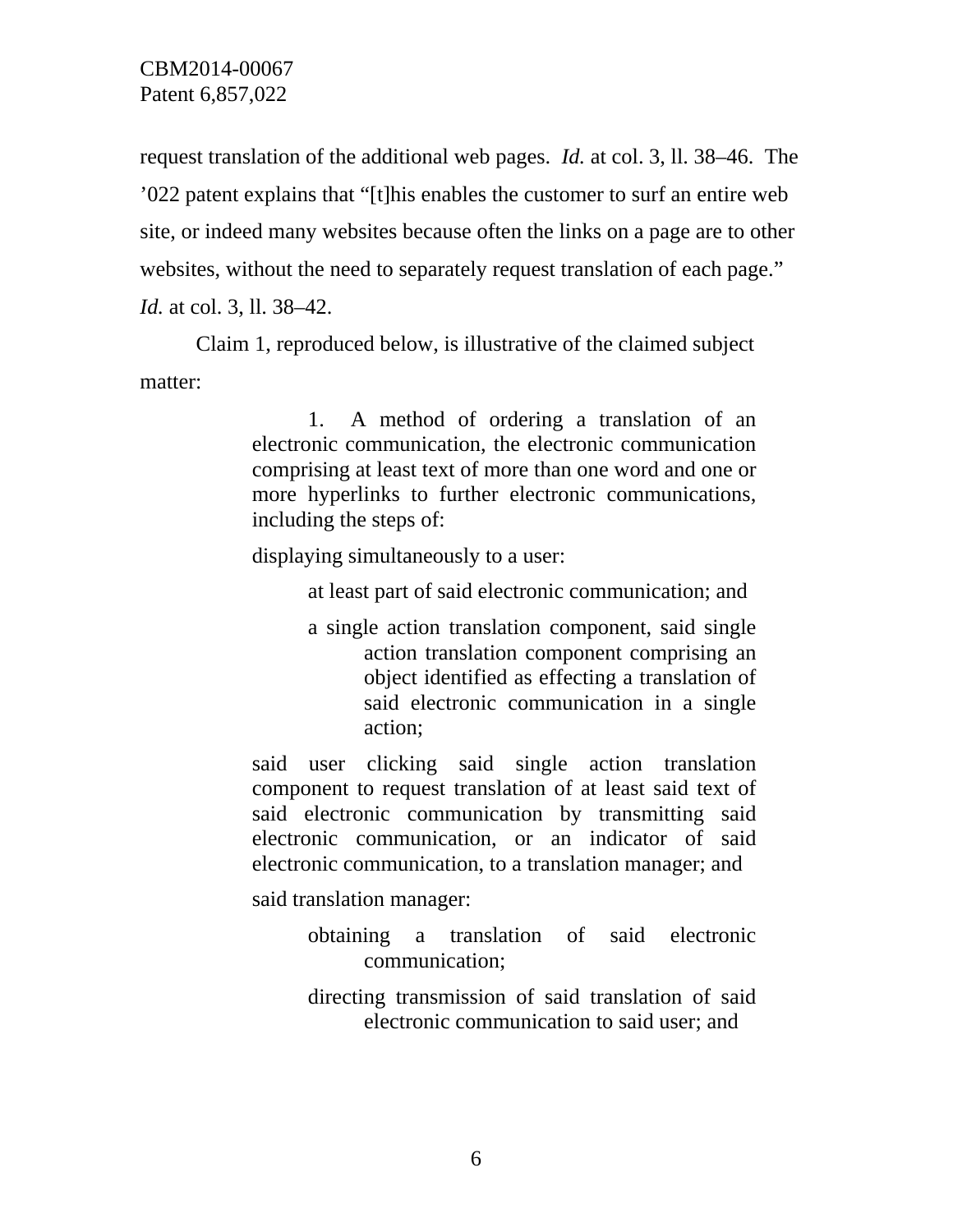- providing translation of said further electronic communications when said hyperlink is activated:
	- by delivering a translation of said further electronic communications that was translated when said electronic communication was translated; or
	- by obtaining a translation of said further electronic communications when said hyperlink is activated.

#### II. ANALYSIS

## *A. Claim Construction*

As a step in our analysis for determining whether to institute a trial, we determine the meaning of the claims. The Board interprets claims using the broadest reasonable construction in light of the specification of the patent in which they appear. *See* 37 C.F.R. § 42.300(b); Office Patent Trial Practice Guide, 77 Fed. Reg. 48,756, 48,766 (Aug. 14, 2012). Claim terms generally are given their ordinary and customary meaning, as would be understood by one of ordinary skill in the art in the context of the entire disclosure. *See In re Translogic Tech., Inc.*, 504 F.3d 1249, 1257 (Fed. Cir. 2007).

# *1. "hyperlink"*

The term "hyperlink" appears in claims 1, 17, and 26 of the '022 patent. In CBM2014-00060, Petitioner and Patent Owner put forth the same respective positions on the construction of the term "hyperlink" as they do here. For the reasons given in our institution decision in CBM2014-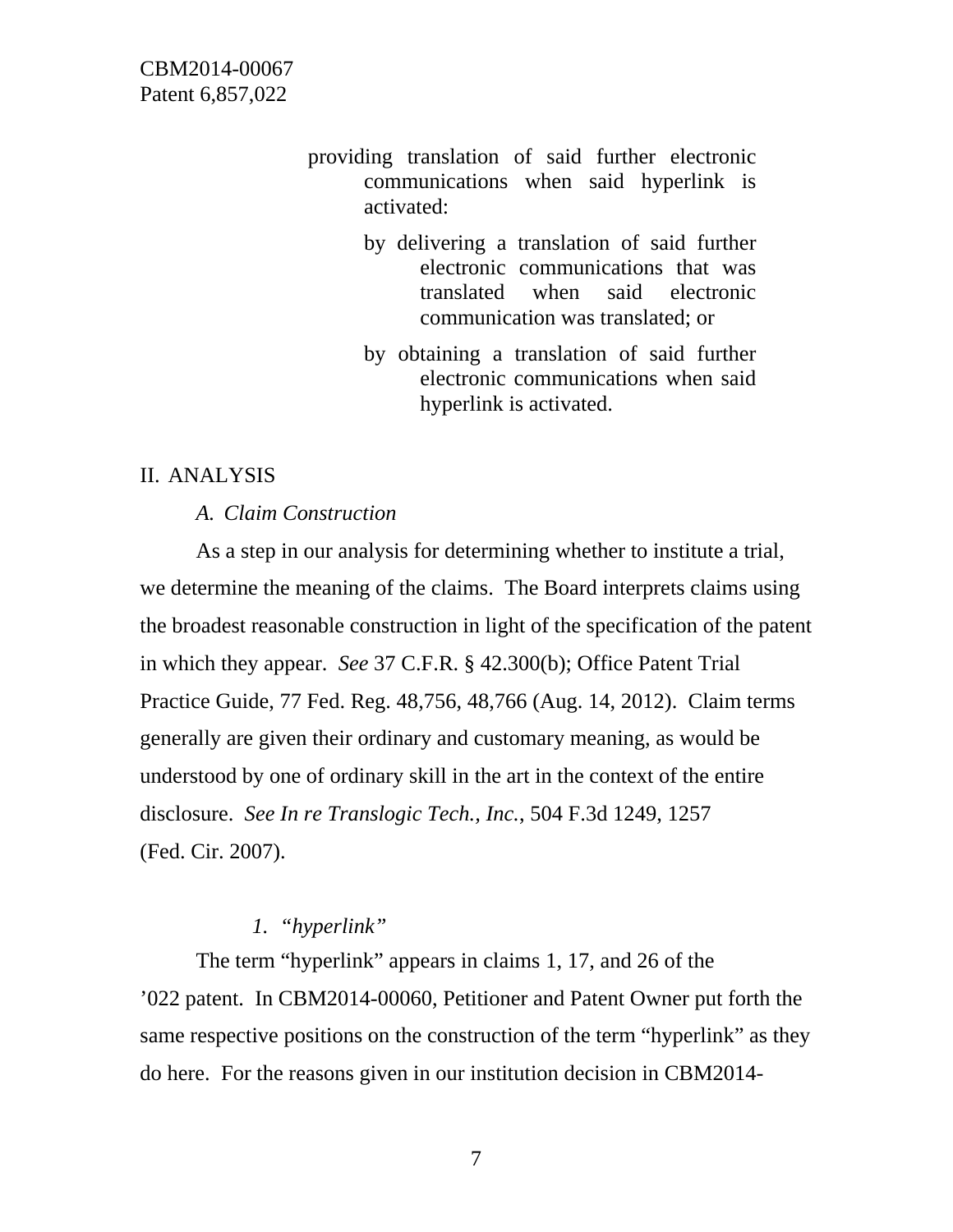00060, which is being issued concurrently with this decision, we construe the term "hyperlink" in accordance with its ordinary and customary meaning as "a link or connection in a hypertext document." *See Motion Point Corp. v. TransPerfect Global, Inc.*, Case CBM2014-000060, Paper 8 ("'060 Dec."), slip. op. at 6–7 (PTAB July 23, 2014).

# *2. "said hyperlink"*

The term "said hyperlink" appears in claims 1, 17, and 26. In CBM2014-00060, Petitioner and Patent Owner put forth the same respective positions on the construction of the term "said hyperlink" as they do here. For the reasons given in the institution decision in CBM2014-00060, which is being issued concurrently with this decision, "said hyperlink" is a reference back to "one or more hyperlinks" recited in claims 1, 17, and 26. '060 Dec. 7–8. Moreover, as explained in the '060 Decision, the claims do not recite replacement or modification of the "one or more hyperlinks." '060 Dec. 8–10. Thus, when the claims recite "said hyperlink," the hyperlink recited is the original "one or more hyperlinks" in the original (untranslated) electronic communication that link or connect to the further (untranslated) electronic communications.

#### *B. Covered Business Method Patent*

Under § 18(a)(1)(E) of the Leahy-Smith America Invents Act ("AIA"), Pub. Law 112-29, 125 Stat. 284, 330 (Sept. 16, 2011), the Board may institute a transitional proceeding only for a patent that is a covered business method patent. Section  $18(d)(1)$  of the AIA defines the term "covered business method patent" to mean: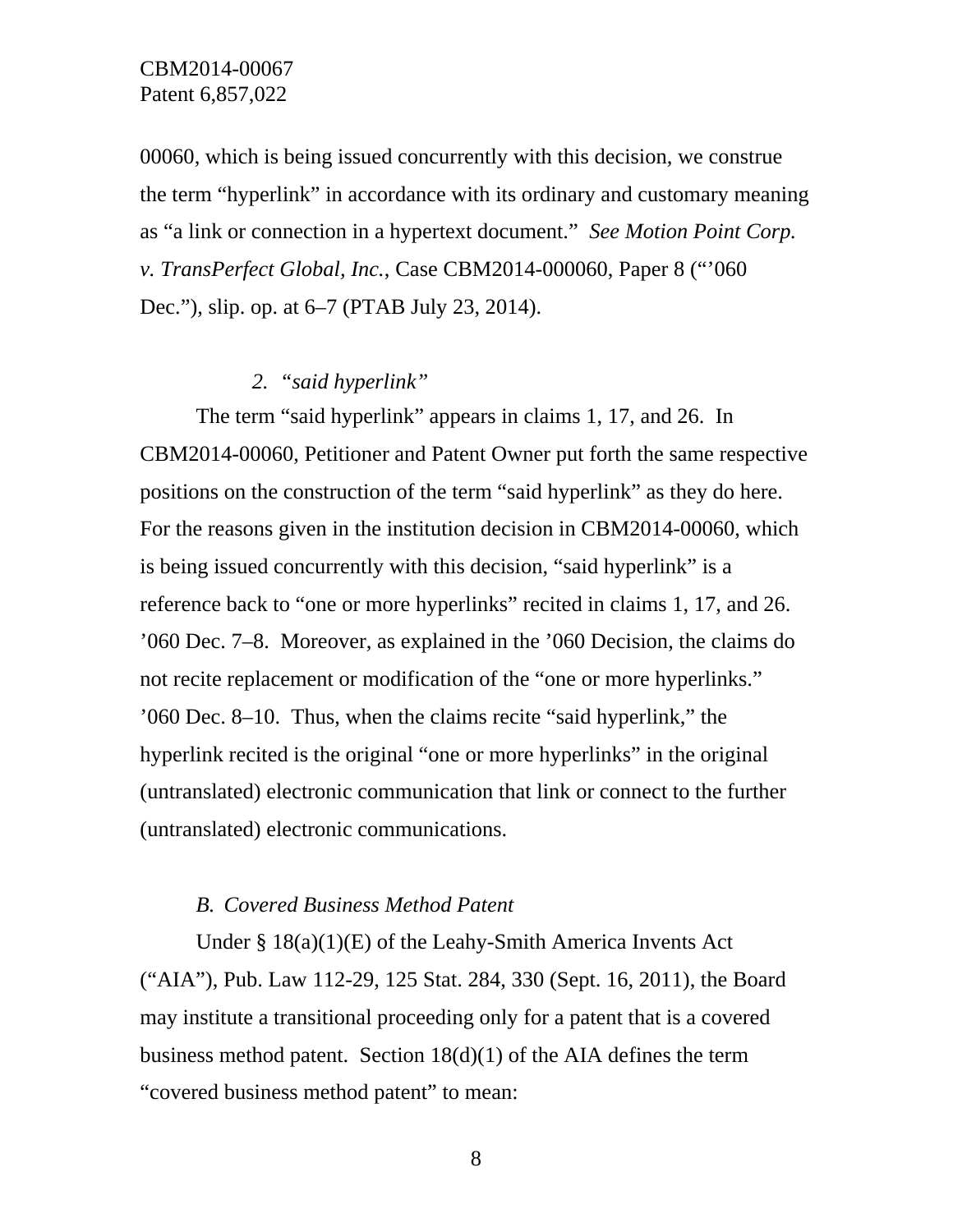a patent that claims a method or corresponding apparatus for performing data processing or other operations used in the practice, administration, or management of a financial product or service, except that the term does not include patents for technological inventions.

AIA, 125 Stat. at 331.

The determination of whether a patent is eligible for covered business method patent review is based on what the patent claims. A patent having even one claim directed to a covered business method is eligible for review, even if the patent includes additional claims. *See Transitional Program for Covered Business Method Patents – Definitions of Covered Business Method Patent and Technological Invention; Final Rule*, 77 Fed. Reg. 48,734, 48,736 (Aug. 14, 2012) (Response to Comment 8).

Petitioner identifies claims 13, 14, and 15 as directed to a financial product or service. Pet. 2–4. Claim 13 depends from claim 1 and further includes "the step of effecting payment for said translation." Claim 14 depends from claim 13 and adds "wherein payment for said translation is effected by an originator of said communication paying a fee for displaying said single action translation component." Claim 15 also depends from claim 13 and adds "wherein payment for said translation is effected by an originator of said communication selling advertising space to an advertiser for a fee and paying said fee, or part of said fee, for displaying said single action translation component."

#### *1. Financial Product or Service*

The legislative history explains that the definition of a covered business method patent was drafted to encompass patents "claiming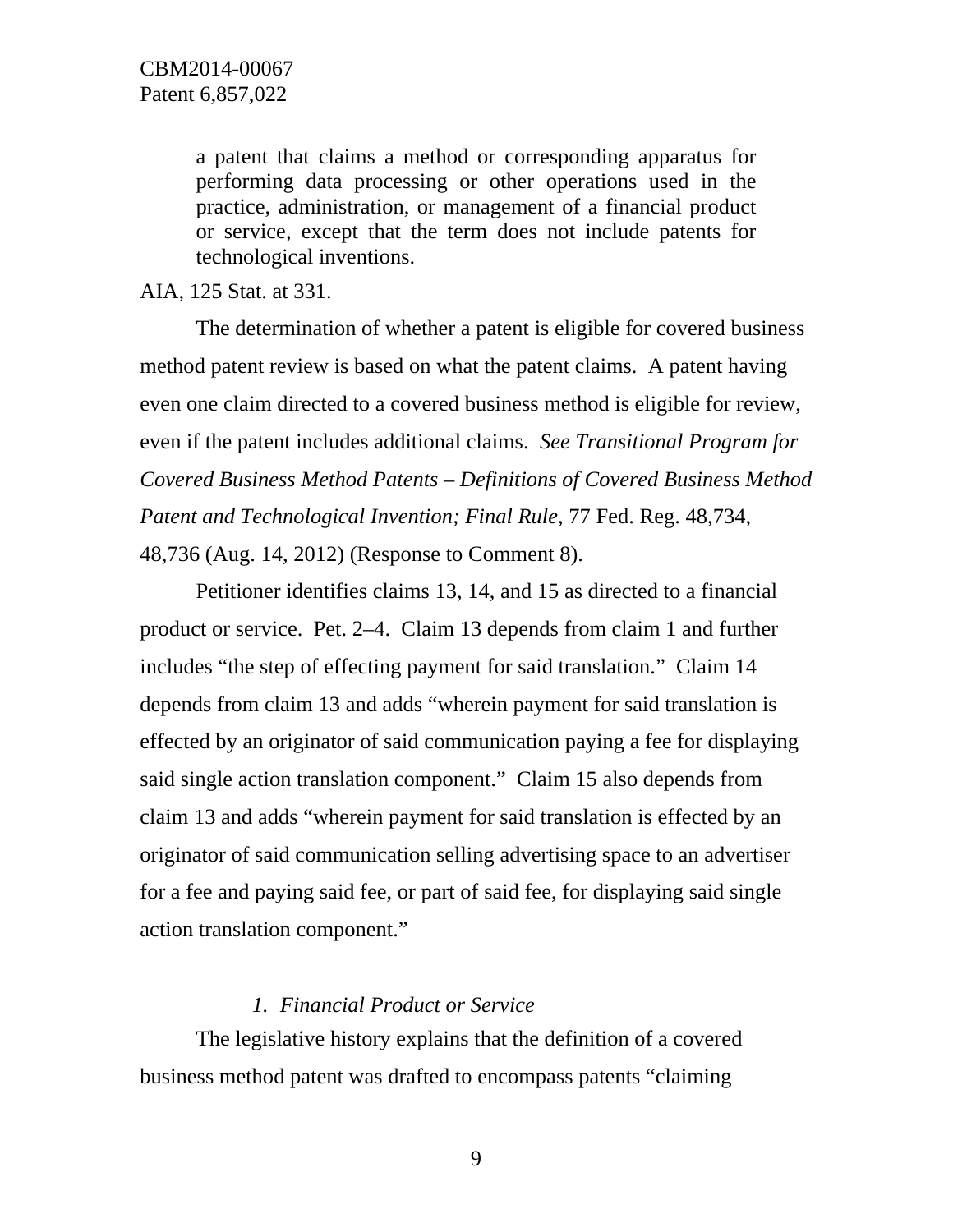activities that are financial in nature, incidental to a financial activity or complementary to a financial activity" and that "financial product or service" should be interpreted broadly. 157 Cong. Rec. S5432 (daily ed. Sept. 8, 2011) (statement of Sen. Schumer). As Senator Schumer observed, "[a]t its most basic, a financial product is an agreement between two parties stipulating movements of money or other consideration now or in the future." *Id.* Thus, "[a]ny business that sells or purchases goods or services 'practices' or 'administers' a financial service by conducting such transactions." *Id.*

Petitioner argues that claims 13–15 are directed to financial products or services because they recite a transfer of money between two entities. Pet. 8. The Preliminary Response does not dispute that claims 13-15 are directed to financial products or services.

We agree with Petitioner. Claim 13 recites "effecting payment" for a translation of an electronic communication. Claim 14 further specifies that the originator of the electronic communication pays a fee to display a singleaction translation component. For example, as described in the specification, "[t]he owner of the web page may pay a fee to be able to place the web translation component on that web page." Ex. 1001, col. 4, ll. 14– 19. Claim 15 specifies that payment for the translation can be effected by the originator of the electronic communication selling advertising space to an advertiser for a fee and paying some, or all, of that fee to display the single-action translation component. For example, an advertiser can pay the owner of a website to include the translation component on the website along with the advertisement and the website owner can, in turn, pay at least some of this fee to the translation service that provides the translation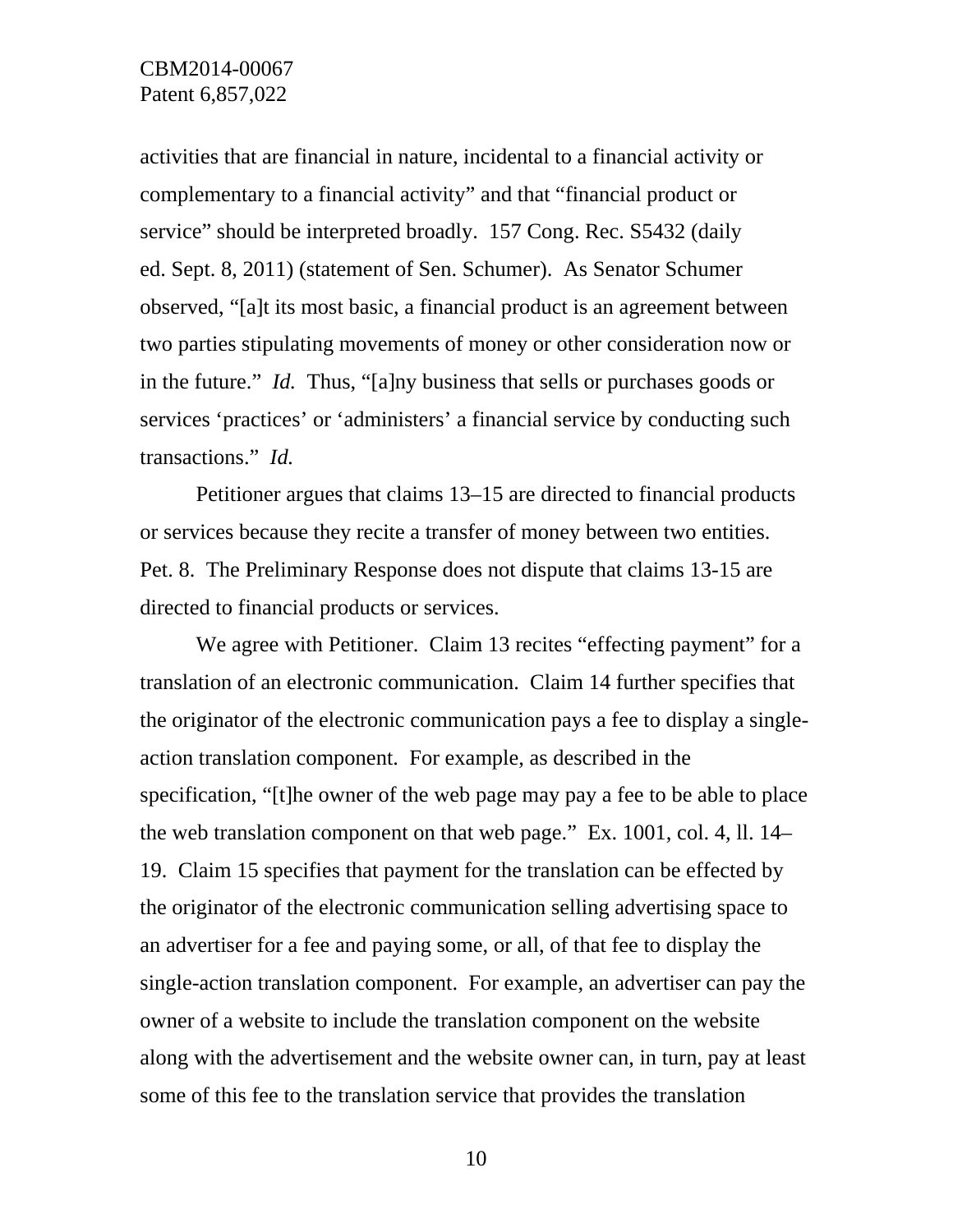component. *Id.* at col. 4, ll. 20–24. These are examples, in the claims of the '022 patent, of the movement of money between at least two parties. Accordingly, we are persuaded that at least claims 13–15 are directed to financial products or services.

# *2. Technological Invention*

The definition of "covered business method patent" in  $\S 18(d)(1)$  of the AIA does not include patents for "technological inventions." AIA, 125 Stat. at 331. Section 18(d)(2) provides that "the Director shall issue regulations for determining whether a patent is for a technological invention." *Id.* The legislative history points out that the regulation for this determination should only exclude "those patents whose novelty turns on a technological innovation over the prior art and are concerned with a technical problem which is solved with a technical solution and which requires the claims to state the technical features which the inventor desires to protect." 157 Cong. Rec. S1364 (daily ed. Mar. 8, 2011) (statement of Sen. Schumer).

For the purposes of the Transitional Program for Covered Business Method Patents, we look to 37 C.F.R. § 42.301(b), which defines the term "technological invention" and requires a case-by-case consideration of "whether the claimed subject matter as a whole recites a technological feature that is novel and unobvious over the prior art; and solves a technical problem using a technical solution." The following claim drafting techniques, for example, typically do not render a patent a "technological invention":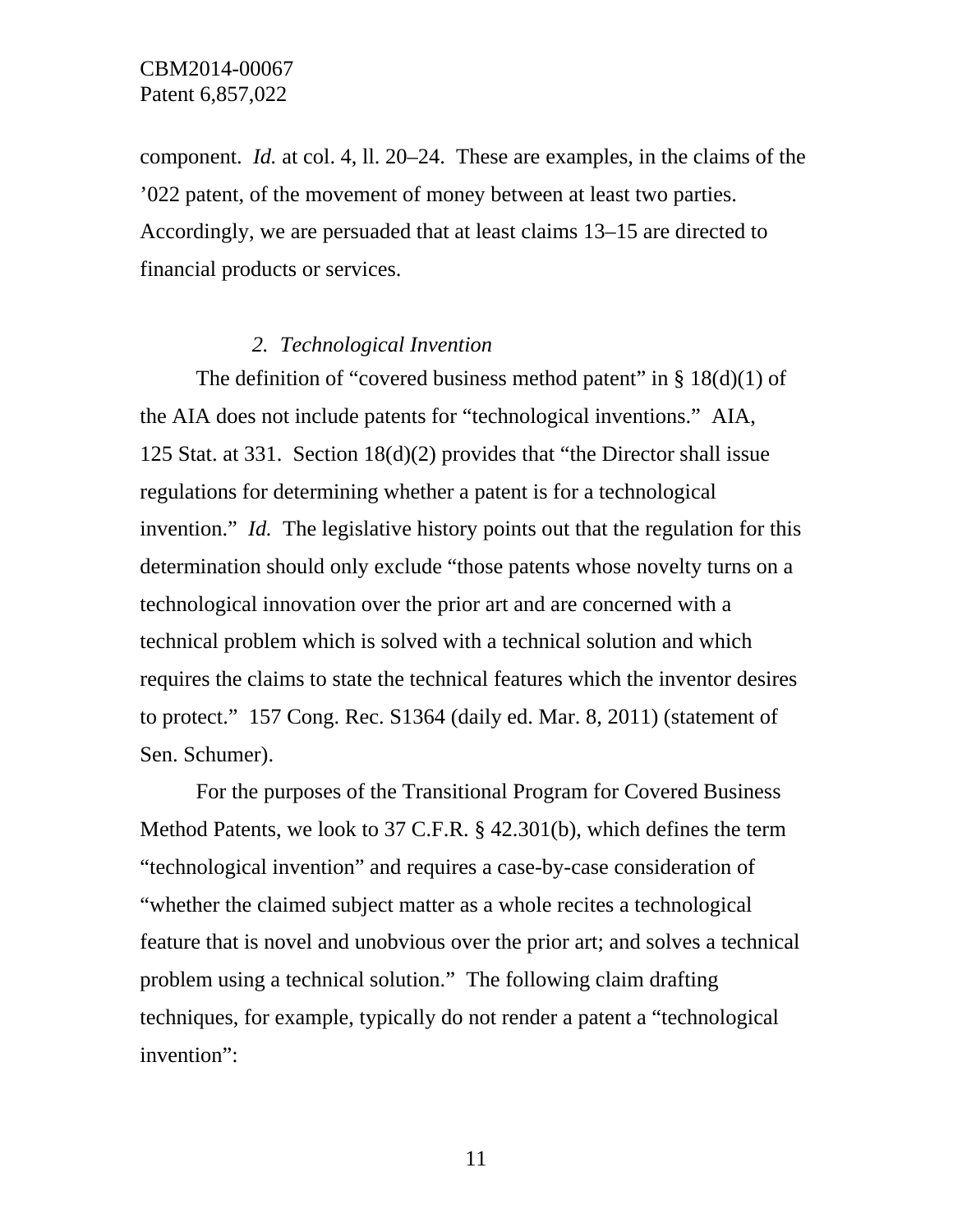(a) Mere recitation of known technologies, such as computer hardware, communication or computer networks, software, memory, computer-readable storage medium, scanners, display devices or databases, or specialized machines, such as an ATM or point of sale device.

(b) Reciting the use of known prior art technology to accomplish a process or method, even if that process or method is novel and non-obvious.

(c) Combining prior art structures to achieve the normal, expected, or predictable result of that combination.

Office Patent Trial Practice Guide, 77 Fed. Reg. at 48,763–64. Therefore, to qualify under the "technological invention" exception to covered business method patent review, it is not enough that the invention makes use of technological systems, features, or components.

Petitioner contends that the '022 patent claims recite only the use of general computer network technology and solve a problem with methods that require no more than conventional software and hardware components. Pet. 10. Petitioner points to the '022 patent's statements that "[t]he invention can be applied to virtually any software" (Ex. 1001, col. 6, l. 42) and that "[a] person skilled in the art would be aware of the myriad of ways these revenue sharing schemes can be set up" (*id.* at col. 8, ll. 1–2) to show that no specific hardware or software is needed to carry out the invention. Pet. 10.

Patent Owner contends that the claims of the '022 patent, as a whole, recite a novel and nonobvious technical feature. Patent Owner argues that, in *TransPerfect Global, Inc. v. MotionPoint Corp.*, No. 4:10-cv-02590 (N.D. Cal.), a jury found several of the claims novel and nonobvious over Ito (asserted in the Petition) and the Murata reference (at issue in CBM2014-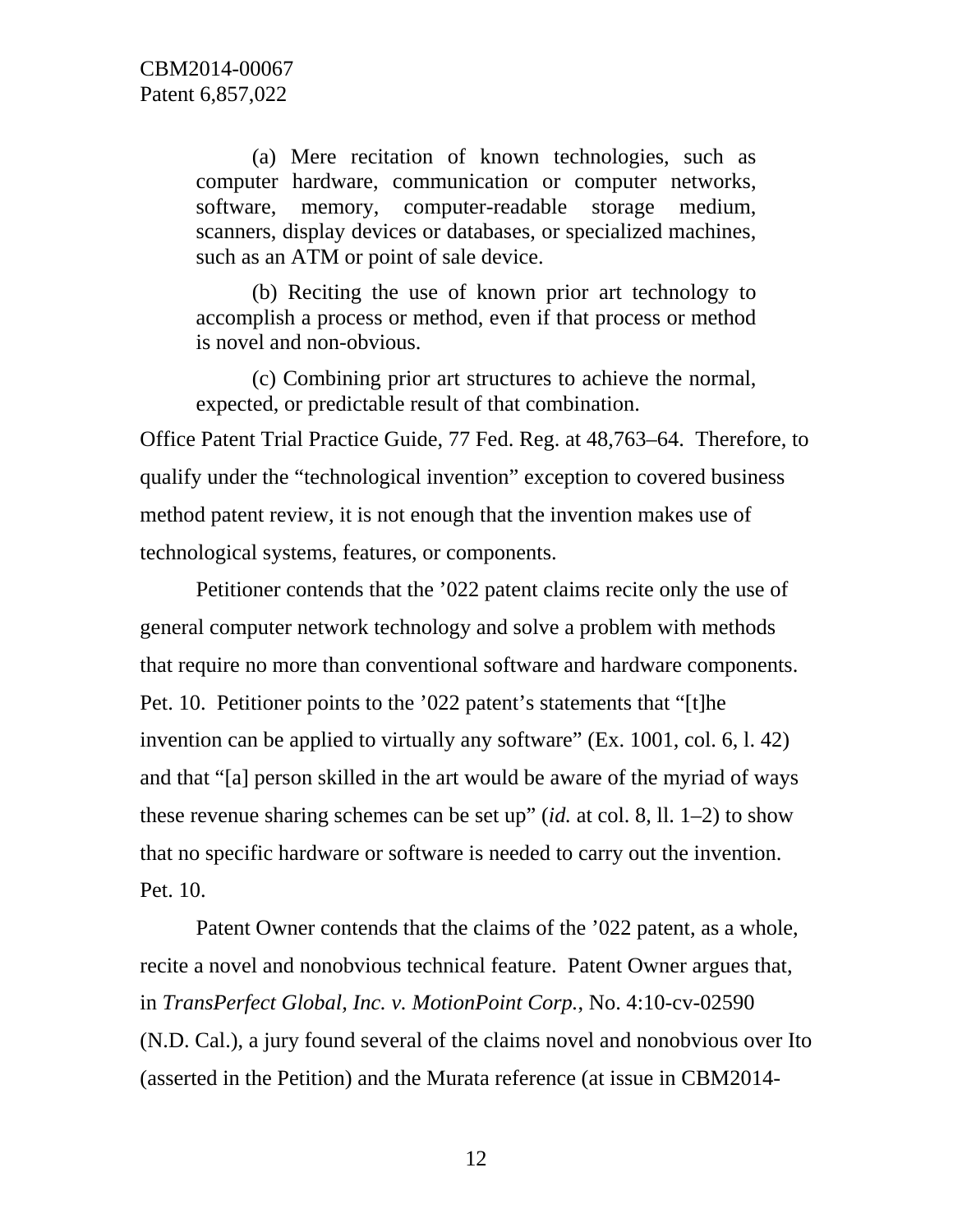00066), Prelim. Resp. 4–7, and urges that we should make that same finding here. That is not determinative, however, as "[r]eciting the use of known prior art technology to accomplish a process or method, even if that process or method is novel and non-obvious," typically is not enough to show a technological invention. Office Patent Trial Practice Guide, 77 Fed. Reg. at 48,763–64.

Petitioner characterizes the invention of the '022 patent as "routing human-made translations over the Internet using unspecified general computer network components." Pet. 10. Patent Owner takes issue with this characterization, arguing that it ignores several key features of the claims. Prelim. Resp. 16. Specifically, Patent Owner argues that the claims solve a technical problem using a technical solution because they claim modifying hyperlinks on a translated web page to point back to a translation manager such that when the user clicks on a hyperlink, the translation of the linked web page is requested from the translation manager. *Id.* at 11–14. This feature, while described in the specification, is not recited in the claims. As we explained in the '060 Decision, referenced in Section II.A.2 above, the claims recite the user activating "said hyperlink," which refers to "one or more hyperlinks to further electronic communications" in the original (untranslated) electronic communication.

Additionally, Patent Owner contends that the claimed translation manager has access to a translation engine that performs the translation. Prelim. Resp. 13. However, as Petitioner points out (Pet. 10), the patent explains that the translation could be performed by a human rather than a translation engine. Ex. 1001, col. 5, ll. 23–25.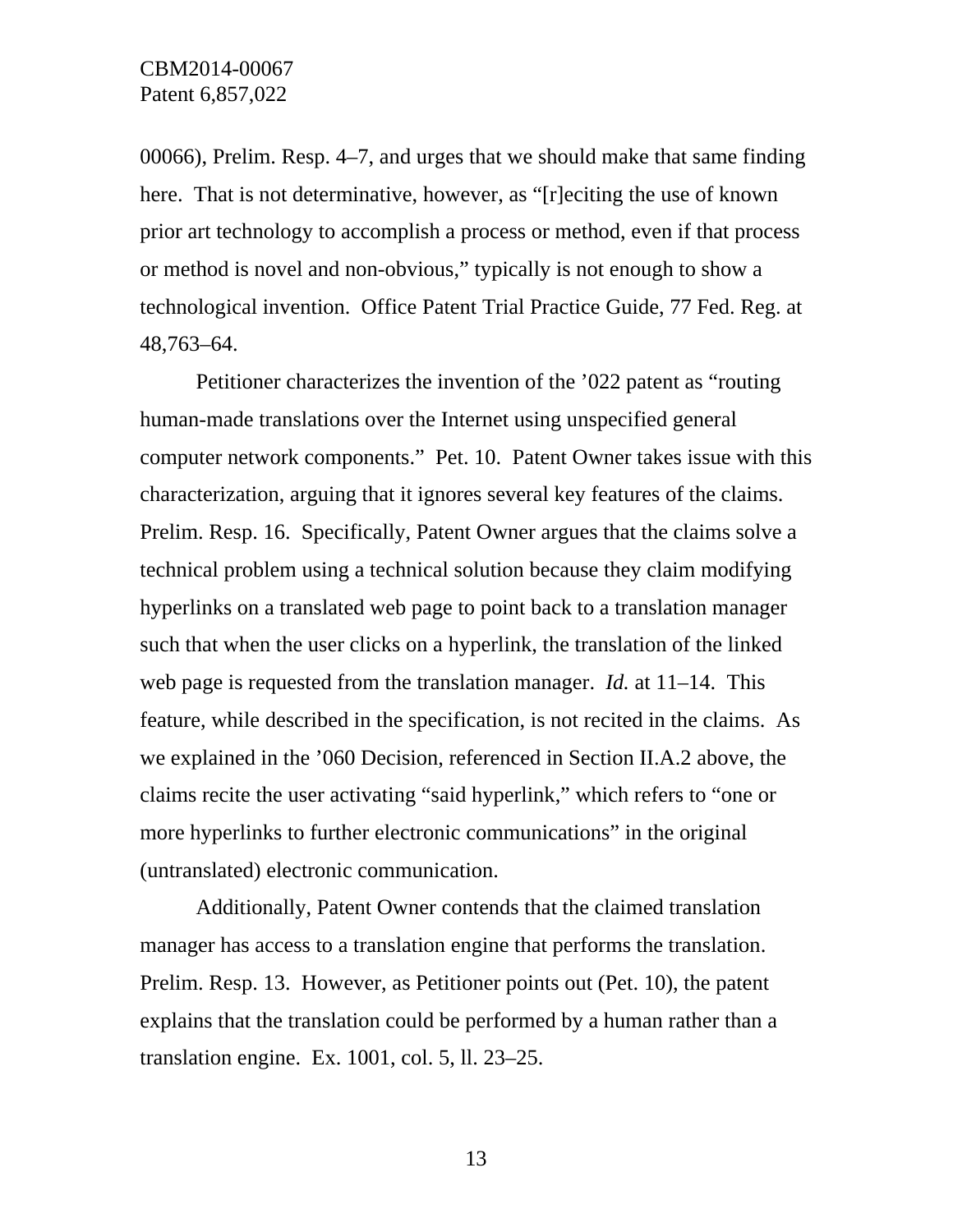Patent Owner argues that a translation manager is not a conventional feature of a general purpose computer. Prelim. Resp. 17. Instead, Patent Owner argues, "the translation manager causes a computer to act differently than it otherwise would, by changing the parties with whom the computer communicates, by changing the operation of how hyperlinks are processed, and by drastically reducing the time it takes to provide translated web pages to a user." *Id.* As claimed, however, the translation manager merely obtains documents (translations) automatically, or upon request, and directs them to a user. Patent Owner has pointed to nothing in the claims suggesting that the translation manager changes how hyperlinks are processed. Instead, hyperlinks are used, in a conventional manner, to direct documents from one computer to another. We are persuaded that receiving and sending documents is a conventional feature of a general purpose computer used in Internet communications.

In sum, we are persuaded, on this record, that the invention, as claimed, does not solve a technical problem using a technical solution and, thus, is not a technological invention. Accordingly, the '022 patent is eligible for covered business method patent review.

# *C. Asserted Grounds of Unpatentability*

# *1. Asserted Grounds Based on Anticipation by Ito a. Ito*

Petitioner contends that Ito anticipates claims 1–4, 6–8, 16–18, 21, 22, and 26. Pet. 29–30. Ito describes a machine translation system that translates text in documents from websites from one language into another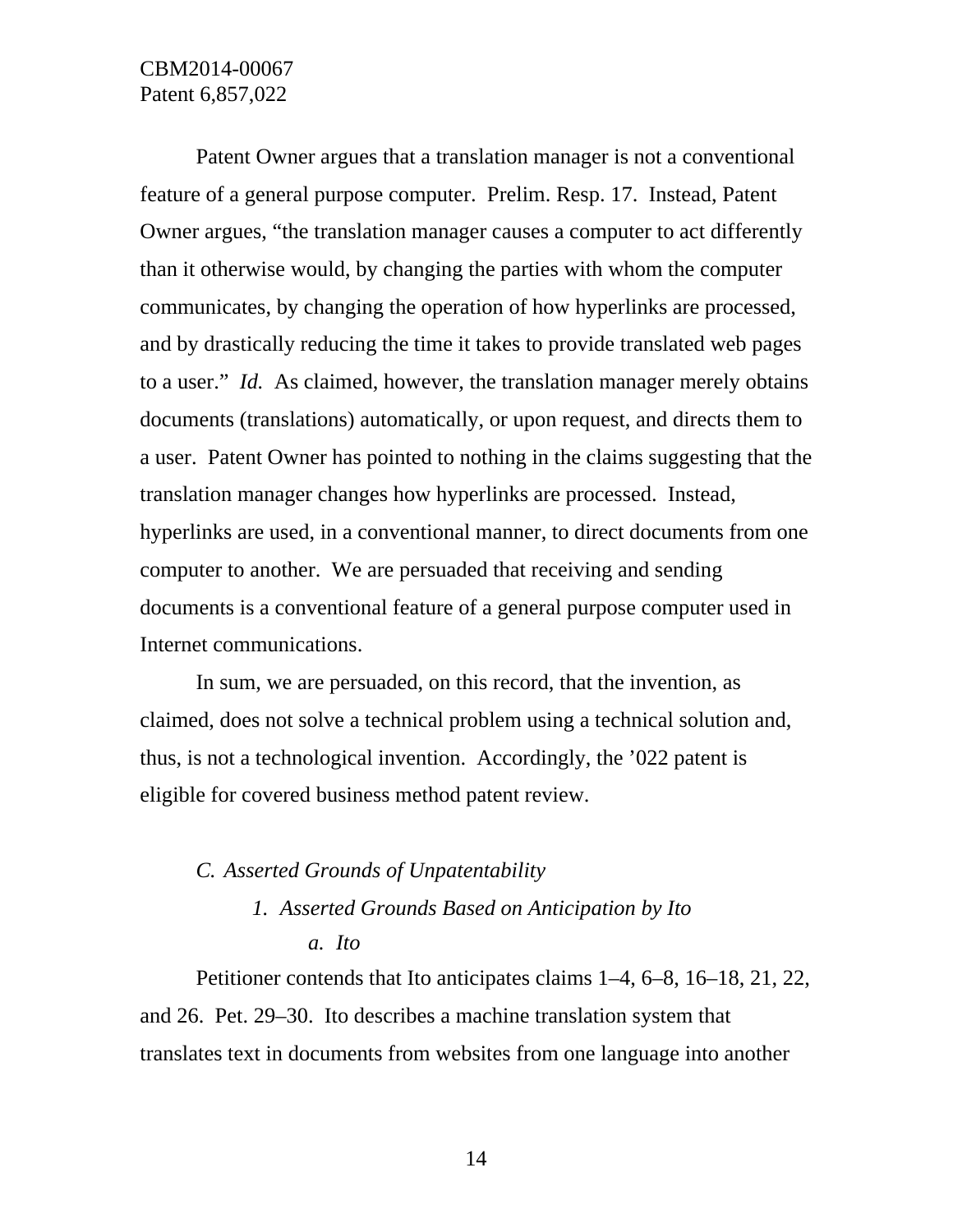(e.g., from French to Japanese). Ex.  $1009$   $\P$  24, 34, 41. An example is illustrated in Figure 2, reproduced below:



Figure 2 is a block diagram of a method of browsing websites, via the Internet, using a machine translation system. Ex. 1009 ¶ 35.

example as a computer program. *Id*.  $\P$  24. The machine translation system is connected to the Internet through a provider and can download and display documents from websites via the Internet. *Id.*  $\P$  35–36. As shown in Figures 3 and 5, the documents from the websites can include hypertext documents with links to other documents, including documents on other servers. *Id.* 137. Figure 5 is reproduced below: The machine translation system is implemented on a computer, for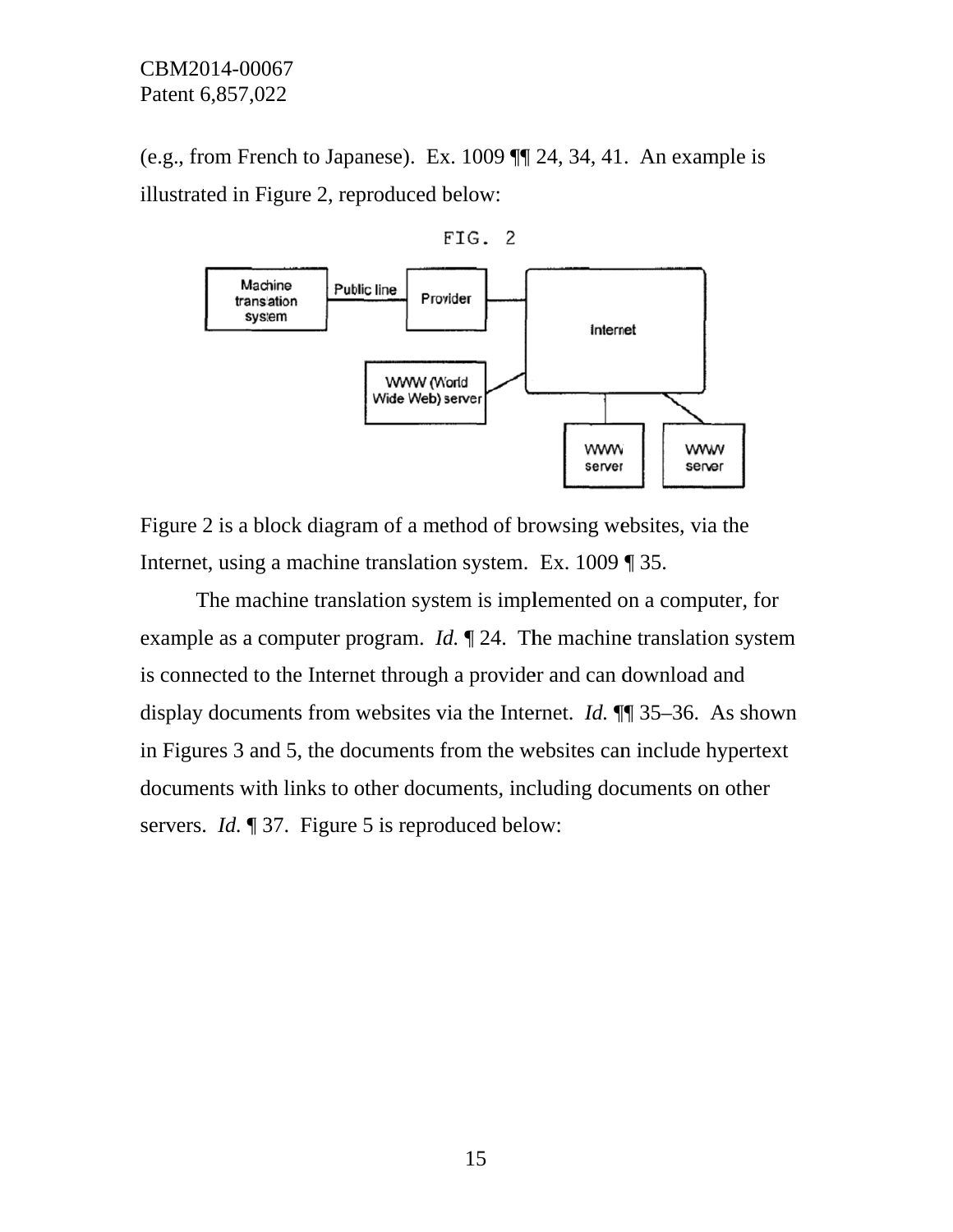

Figure 5 shows a screen of a website viewer when the translation system is operated. *Id.*  $\parallel$  45. A webpage to be translated is shown in a viewing window, and a menu of buttons, including a "translation" button, is depicted above the viewing window. *Id.* 

translation options, including "whole page" and "area being displayed," for selection by the user. *Id.*  $\llbracket 48$ . If the user selects the "whole page" option, the machine translation system translates the entire document, including portions that are outside the viewing window. *Id.* 149. Ito also describes translating documents to which the first document links. Specifically, if a user clicks on a hyperlink to a new document, the website viewer download and stores the new document. *Id.* **¶** 74–75. When a user presses the "translation" button, the viewer displays d<br>.<br>.

where "translation of the whole page is always performed." *Id.* 175. If this mode is set, the machine translation system automatically translates the new document and displays the translation. *Id.*  $\P$  75–76; Fig. 8. If such a mode is not set, the website viewer displays the untranslated new document and According to Ito, the machine translation system may be set in a mode is<br>w<br>le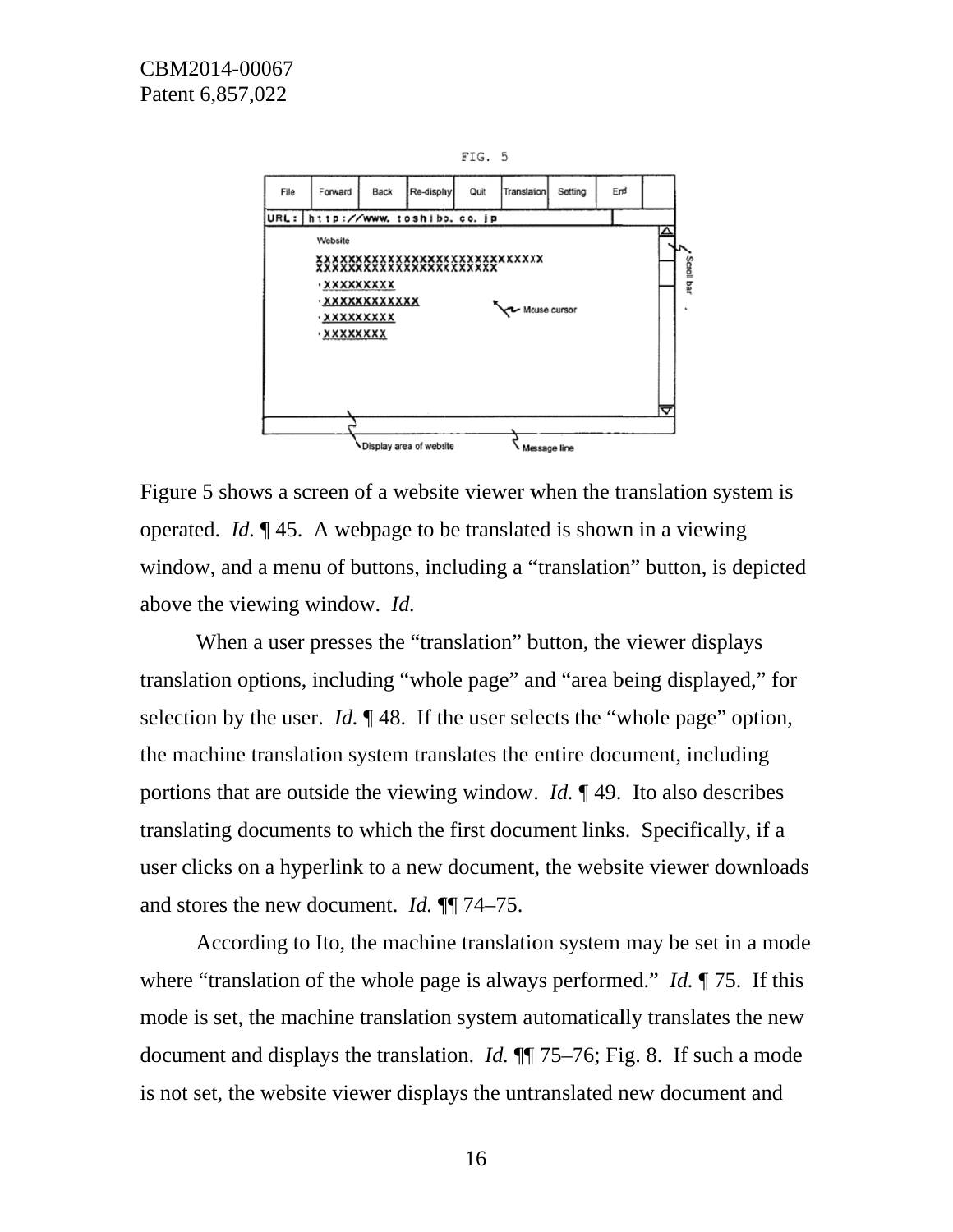does not translate the new document until the "translation" button is pressed. *Id.* 176; Fig. 8.

#### *b. Claims 1–4, 6–8, 16–18, 21, and 22*

 Regarding claim 1, Petitioner and Patent Owner dispute whether Ito discloses "said user clicking said single action translation component," "obtaining a translation of said electronic communication," and "providing translation of said further electronic communications when said hyperlink is activated," arranged as in the claim.

Petitioner contends that a user clicking on Ito's "translation" button to request a translation is a "user clicking said single action translation component to request translation of at least said text of said electronic communication," and that the subsequent translating of the webpage and displaying the translated document is "obtaining a translation of said electronic communication." Pet. 36. Petitioner further contends that Ito's description of automatically translating a linked document when the machine translation system is in a mode of "translation of the whole page is always performed" is a disclosure of "providing translation of said further electronic communications when said hyperlink is activated." *Id.* at 37–38. Petitioner states that automatically translating an additional page when a hyperlink is activated "is clearly illustrated in FIG. 8 of Ito," and Petitioner describes Figure 8 as disclosing

to check, at C6, whether the translation mode (parameter) provided by the user is to automatically translate the whole page. If the translation mode is set to translate the whole page, translation is executed at C8 and the translation result is stored in a buffer at C9 and displayed to the user at C10.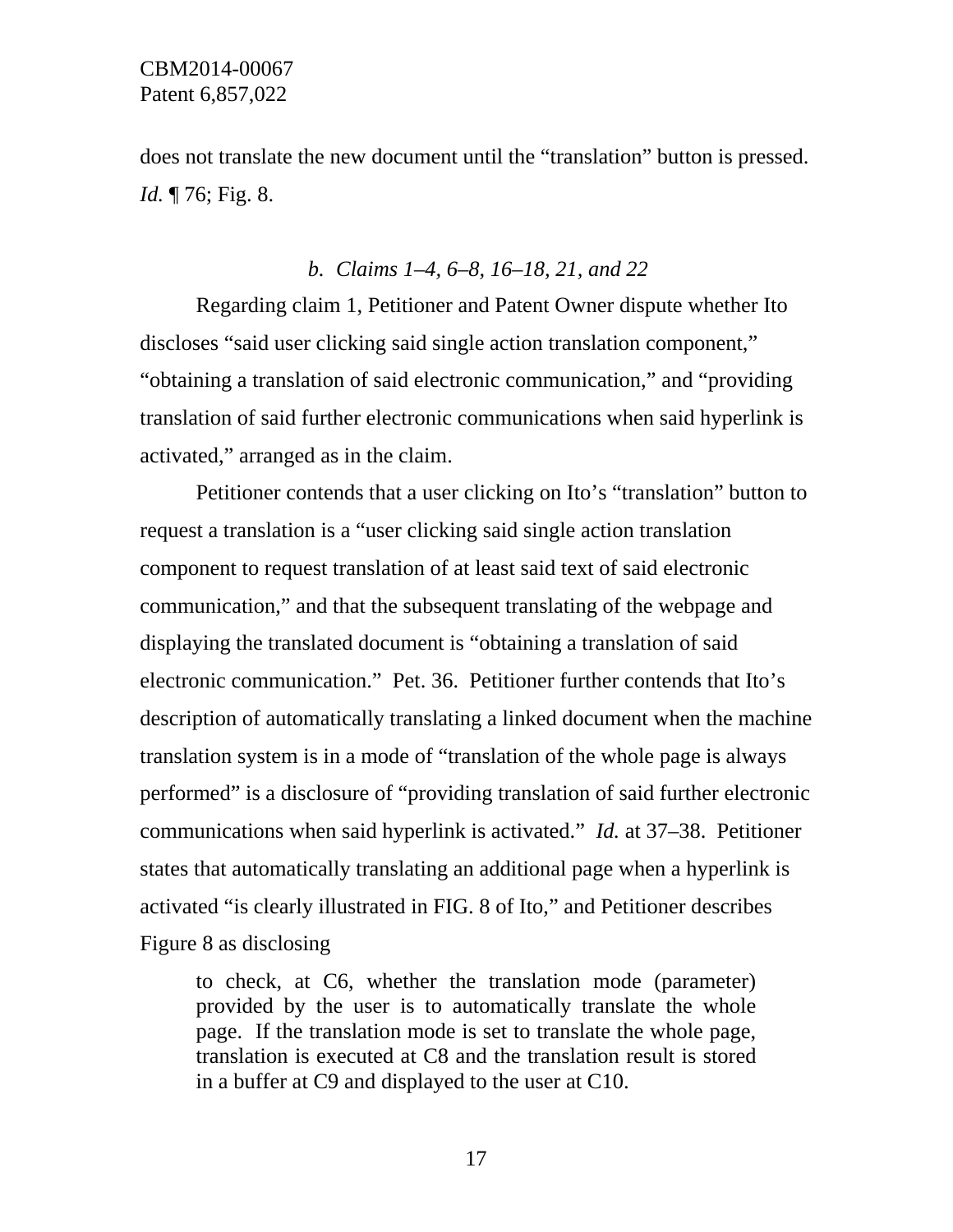#### *Id.* at 33–34.

Patent Owner contends that Petitioner points to two separate embodiments of Ito to find the elements of claim 1. According to Patent Owner, Petitioner identifies the "said user clicking said single action translation component" and "obtaining a translation of said electronic communication" limitations in a first embodiment of Ito, in which a user is required to press a "translation" button to initiate a translation. Prelim. Resp. 47–48. On the other hand, Patent Owner argues, Petitioner identifies the "providing translation of said further electronic communications when said hyperlink is activated" limitation in a separate, second embodiment, in which the machine translation system is in the mode where "translation of the whole page is always performed." *Id*.

It is Patent Owner's position that these two embodiments are mutually exclusive. Specifically, according to Patent Owner, if the machine translation system *is not* in the second ("translation of the whole page is always performed") mode, translations of further electronic communications are obtained only after pressing a "translation" button, and not "when said hyperlink is activated," as required by claim 1. *Id.* at 48. Conversely, Patent Owner argues, if the machine translation system *is* in the second ("translation of the whole page is always performed") mode, the first document the user downloads will be translated automatically, effectively bypassing the "translation" button and, thus, not meeting the "said user clicking said single action translation component to request translation of at least said text of said electronic communication" limitation of claim 1. *Id.* at 49.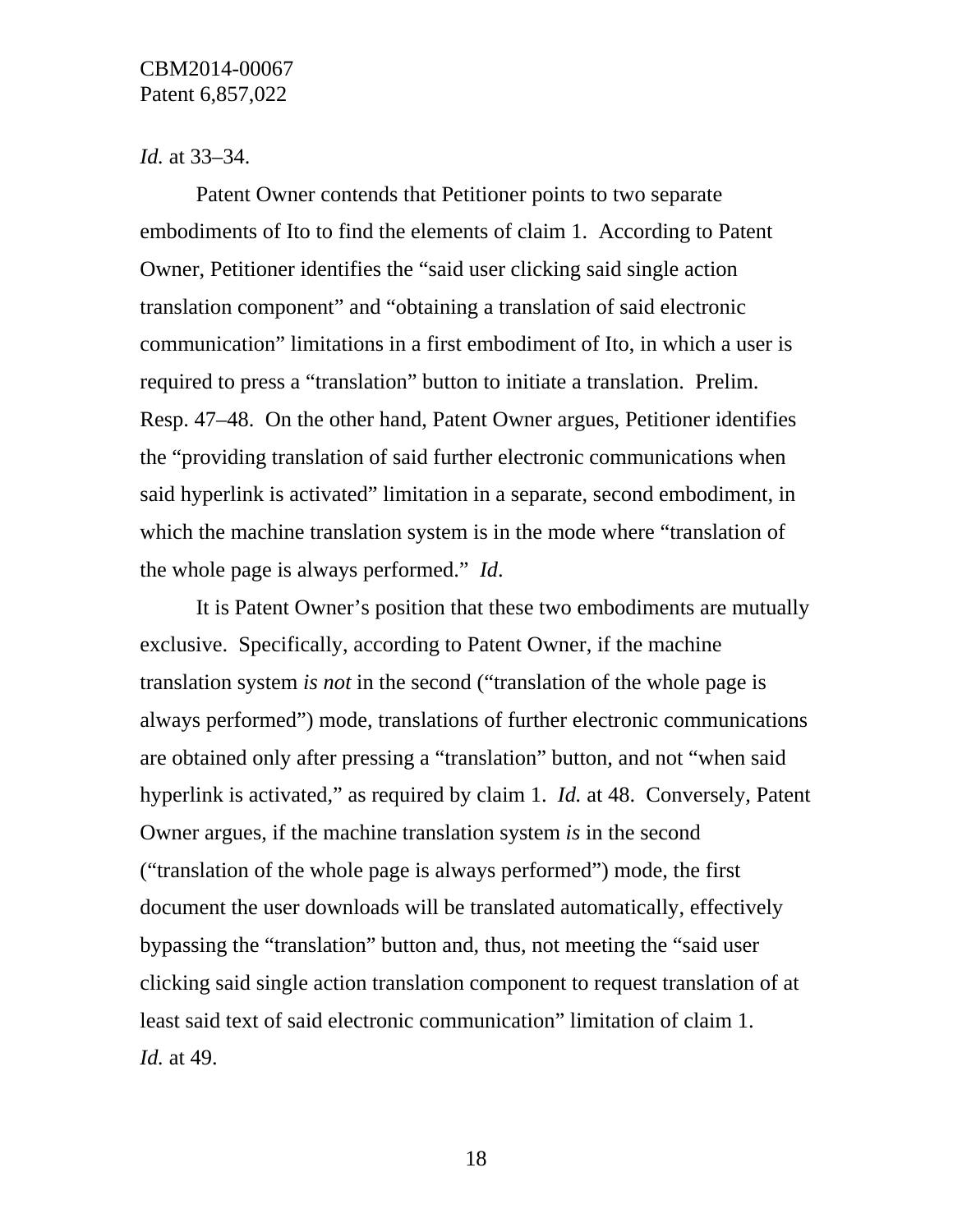We agree with Patent Owner. A "prior art reference—in order to anticipate under 35 U.S.C. § 102—must not only disclose all elements of the claim within the four corners of the document, but must also disclose those elements 'arranged as in the claim.'" *Net MoneyIN, Inc. v Verisign, Inc.*, 545 F.3d 1359, 1369 (Fed. Cir. 2008) (citation omitted).

Petitioner relies on Ito's description of the machine translation system's behavior in the "translation of the whole page is always performed" mode to show "providing translation of said further electronic communications when said hyperlink is activated." Pet. 32–34. When Ito's machine translation system waits for the user to press the "translation" button in order to initiate a translation, as it must be to satisfy the "user clicking said single action translation component to request translation of at least said text of said electronic communication," the system is not in the "translation of the whole page is always performed" mode. Petitioner, however, does not explain where, or even contend that Ito discloses starting out in a first mode, in which a user presses a "translation" button to translate a document, and switching into an automatic translation mode prior to a hyperlink being activated.

Moreover, we have found no such disclosure in Ito. Instead, according to Ito,

although a translation range is specified when the command is given to execute translation in the aforementioned processing of the machine translation, the translation range can be always set in a mode of automatically executing the translation (not in a switching manner for every page, but in a fixed manner) when the website is received by communication. In this case, for example, by setting the whole page as the translation object, the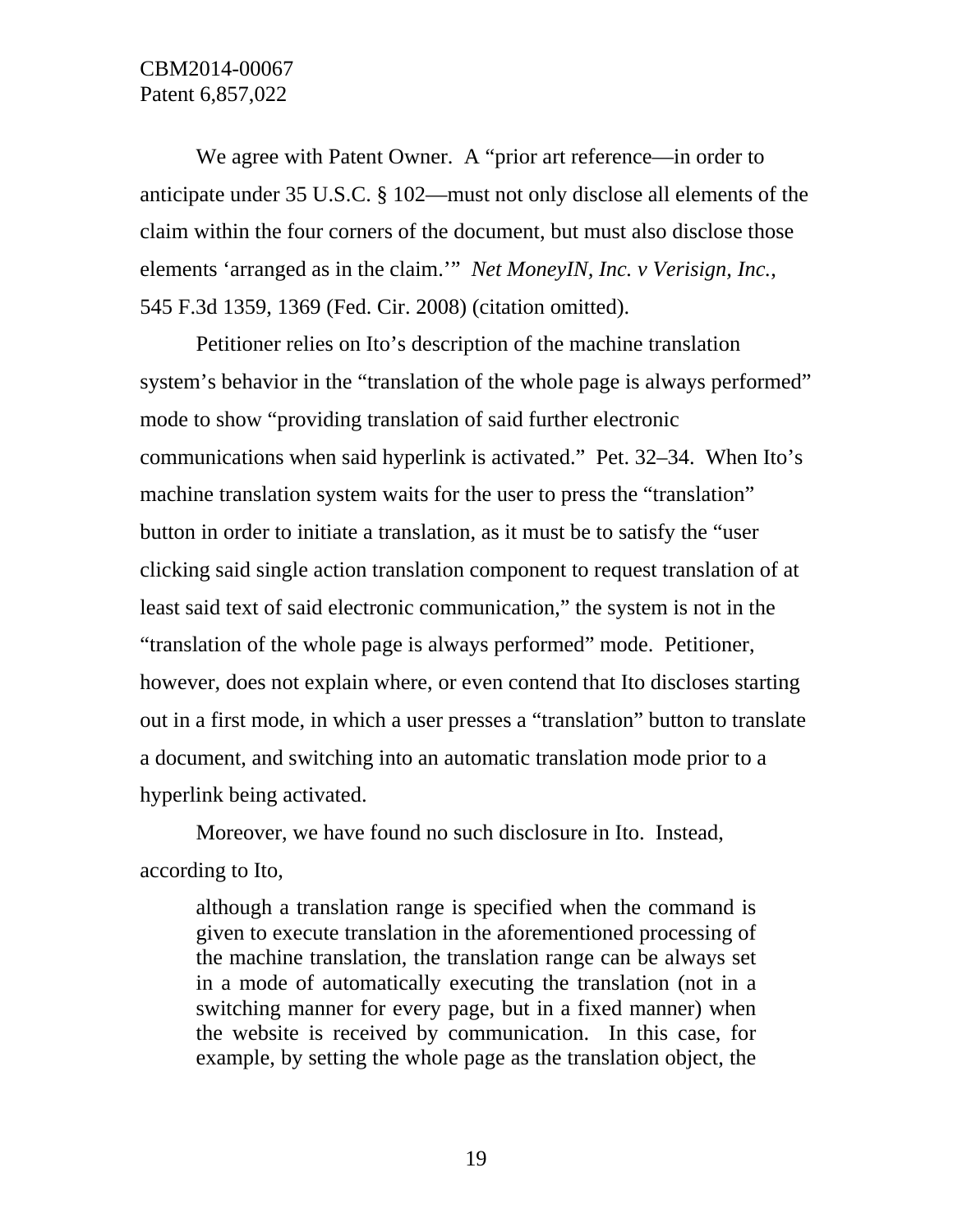whole translation result can be always obtained, for the website which is read at the time of displaying a new page (see FIG. 8). Ex. 1009 ¶ 58. This description suggests that the "translation of the whole page is always performed" mode operates in lieu of, rather than subsequently to, the mode in which a user initiates a translation by pressing a button. In other words, Ito discloses the two modes as mutually exclusive. Accordingly, Petitioner has not shown persuasively that Ito discloses each limitation of claim 1 "arranged as in the claim." *Net MoneyIN*, 545 F.3d at 1369.

Claim 17 recites "obtaining a translation of said electronic communication in response to a user clicking said single action translation component" and "providing translation of said further electronic communications when said hyperlink is activated." Petitioner and Patent Owner present their arguments and evidence for these features of claim 17 together with the commensurate features of claim 1. Pet. 29–34, 42–43; Prelim. Resp. 47–51. For the same reasons given for claim 1, Petitioner has not shown that Ito discloses each limitation of claim 17 arranged as in the claim. Claims 2–4, 6–8, and 16 depend from claim 1, and claims 18, 21, and 22 depend from claim 17. Thus, Petitioner's arguments are similarly deficient as applied thereto.

In sum, Petitioner has not demonstrated that it is more likely than not that Ito anticipates claims  $1-4$ ,  $6-8$ ,  $16-18$ ,  $21$ , and  $22$ .

#### *c. Claim 26*

Claim 26 recites claim limitations in "means-plus-function" format. "When dealing with a 'special purpose computer-implemented means-plus-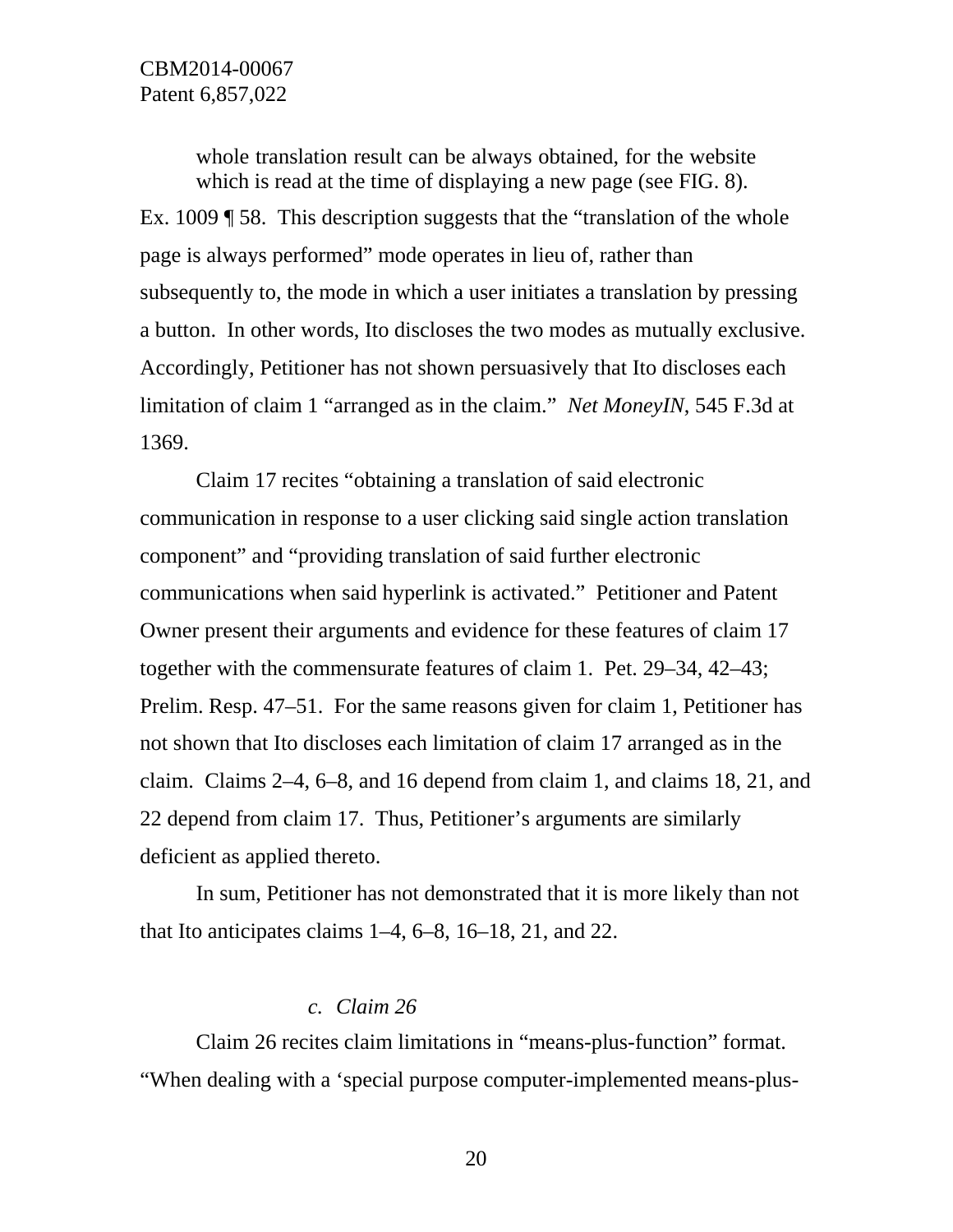$\overline{a}$ 

function limitation,' we require the specification to disclose the algorithm for performing the function." *Function Media, L.L.C. v. Google, Inc.*, 708 F.3d 1310, 1318 (Fed. Cir. 2013) (quoting *Noah Sys., Inc. v. Intuit, Inc.*, 675 F.3d 1302, 1312 (Fed. Cir. 2012)). In the institution decision in CBM2014- 00060, which is being issued concurrently, we explain that Petitioner has shown that it is more likely than not that claim 26 is indefinite for failure to describe in the specification the algorithms for performing the functions of claim 26's means-plus-function limitations. '060 Dec. 24–28.

In the Preliminary Response, at 29–30, Patent Owner identifies the same purported corresponding structure for the means-plus-function limitations of claim 26 as it identifies in its Preliminary Response in  $CBM2014-00060$ . Petitioner, contrary to our rules, provides no construction of means-plus-function limitations in the Petition. For the reasons given in the CBM2014-00060 institution decision, we are unable to construe claim 26. Therefore, on this record, we are unable to apply Ito to claim 26. Accordingly, Petitioner has not demonstrated that it is more likely than not that Ito anticipates claim 26.

<sup>&</sup>lt;sup>1</sup> 37 C.F.R. § 42.204(b)(3) specifies that the petition "must identify ... [h]ow the challenged claim is to be construed," and specifically "[w]here the claim to be construed contains a means-plus-function . . . limitation . . . , the construction of the claim must identify the specific portions of the specification that describe the structure, material, or acts corresponding to each claimed function."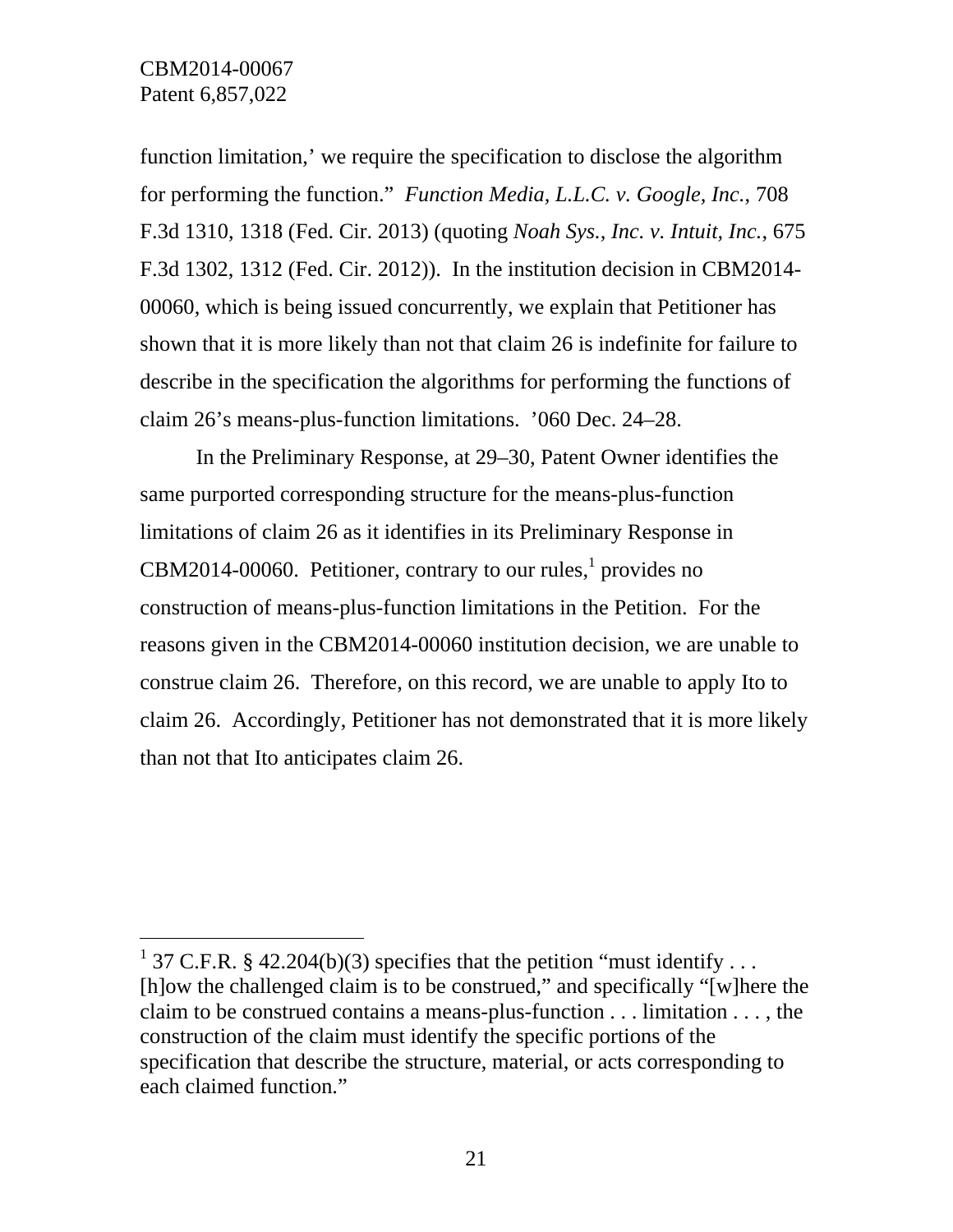# *2. Asserted Grounds Based on Obviousness a. Claims 9–14 and 23–25*

Petitioner contends that claims 9, 11–14, 23, and 25 would have been obvious over Ito and Lakritz. Pet. 45–50. Petitioner further contends that claims 9, 11, and 23 would have been obvious over Ito and Levy. Pet. 51– 52. Finally, Petitioner contends that claims 10 and 24 would have been obvious over Ito and Babylon. Pet. 52–54.

Claims 9–14 depend from claim 1. Claims 23–25 depend from claim 17. Petitioner does not allege that any of Lakritz, Levy, or Babylon remedies the deficiencies of Ito detailed above for claims 1 and 17. Accordingly, Petitioner has not demonstrated that it is more likely than not that claims 9–14 and 23–25 are unpatentable over Ito and Lakritz, Levy, or Babylon.

#### *b. Claims 27 and 28*

Petitioner contends that claims 27 and 28 would have been obvious over Ito and Lakritz. Pet. 45–50. Petitioner further contends that claim 27 would have been obvious over Ito and Levy. Pet. 51–52. Claims 27 and 28 depend from claim 26. As explained above, we are unable to construe claim 26. Therefore, on this record, we are unable to apply Ito, Lakritz, and Levy to claims 27 and 28. Accordingly, Petitioner has not demonstrated that it is more likely than not that claims 27 and 28 would have been obvious over Ito and Lakritz, or that claim 27 would have been obvious over Ito and Levy.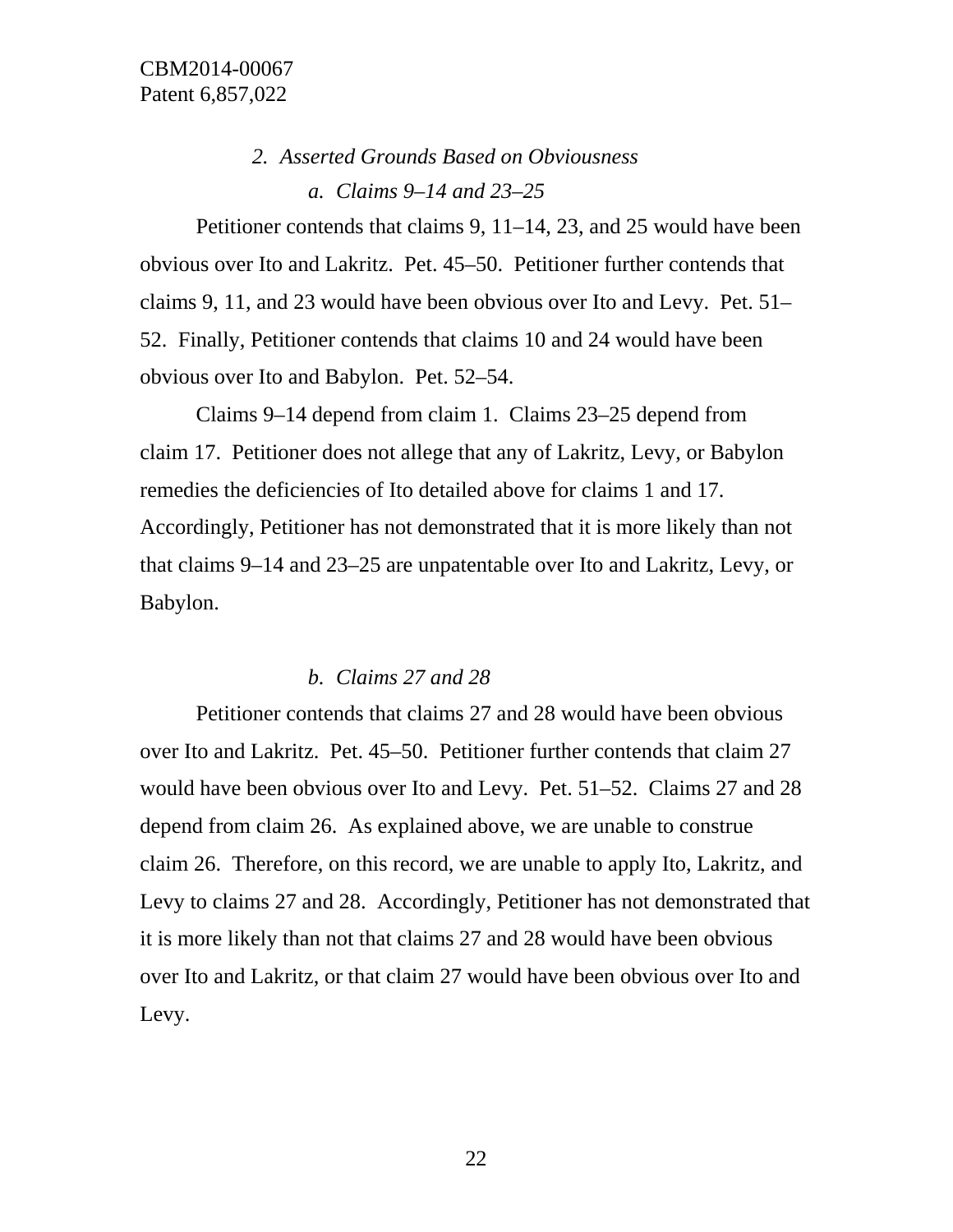*3. Asserted Ground Based on Lack of Written Description*  Petitioner contends that claims 1–28 are unpatentable, under 35 U.S.C. § 112, first paragraph, for lack of written description. "[T]he test for sufficiency [of the written description] is whether the disclosure of the application relied upon reasonably conveys to those skilled in the art that the inventor had possession of the claimed subject matter as of the filing date." *Ariad Pharm., Inc. v. Eli Lilly & Co.*, 598 F.3d 1336, 1351 (Fed. Cir. 2010) (en banc).

Each of claims 1, 17, and 26 recites an "electronic communication comprising at least text of more than one word and one or more hyperlinks." Petitioner argues that this language defines an electronic communication as including one or more hyperlinks. Pet. 62. Claims 1 and 17 also recite "obtaining a translation of said electronic communication" and claim 26 recites "one or more translation engines translating said electronic communication." Petitioner argues that the '022 patent's specification does not describe translating the hyperlinks within an electronic communication. *Id.* at 63. Instead, Petitioner contends that the specification only describes replacing hyperlinks within a translated document with links pointing to a translation manager. *Id.* at 63–65.

Petitioner's argument depends on the proposition that "translat[ion/ing] said electronic communication," as recited in claims 1, 17, and 26, "require[s] a translation of not just the at least text of more than one word, but also a translation of the one or more hyperlinks, as well as translation of anything else that might be contained in the electronic communication (e.g., sound, graphics, video)." *Id*. at 62. Petitioner made substantially the same argument in CBM2014-00066, contending that the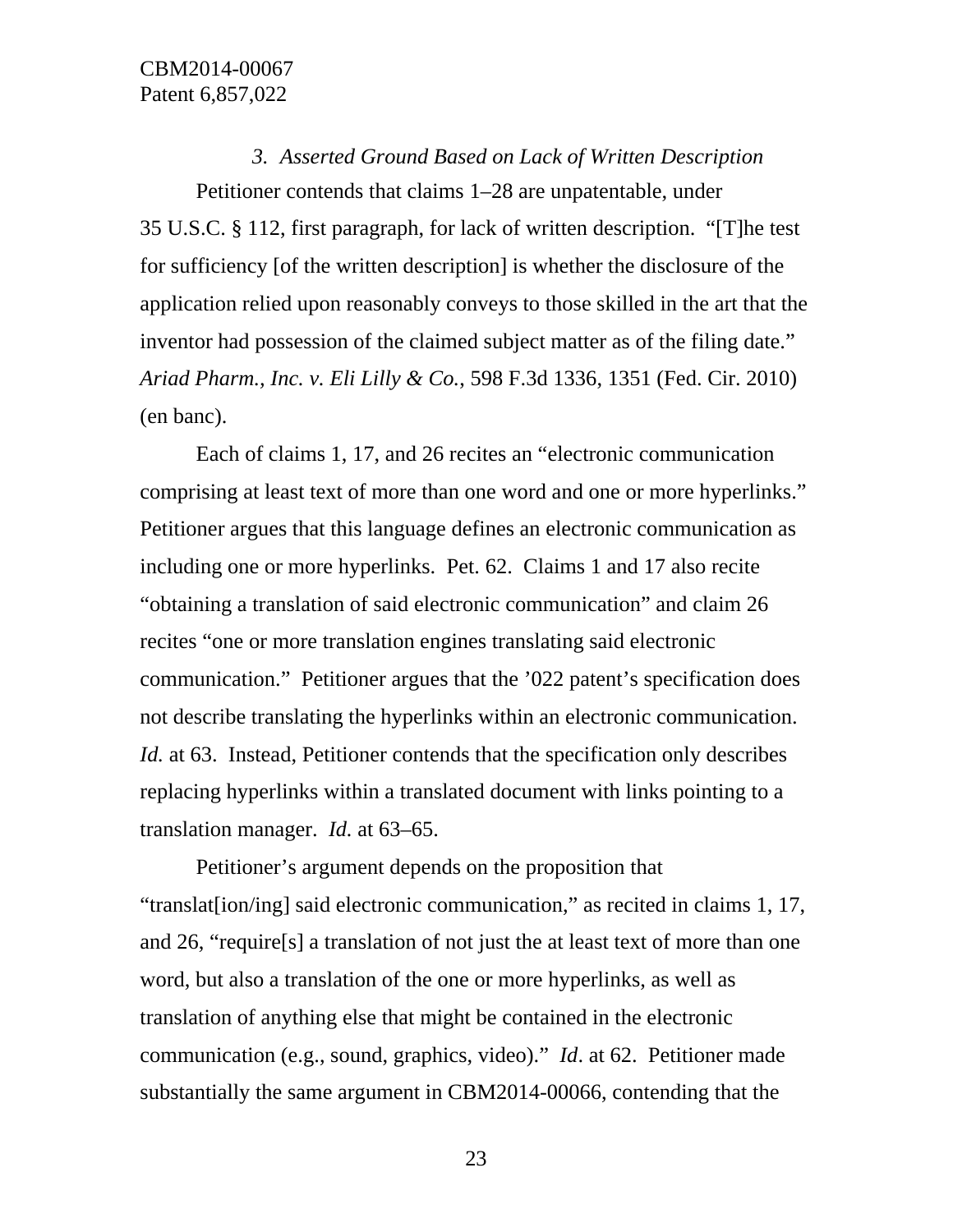specification of the '022 patent fails to describe requesting translation of "at least said text of said electronic communication" while "obtaining a translation of said electronic communication." For the reasons given in our institution decision in CBM2014-00066, which is being issued concurrently with this decision, the claim language "translat<sup>[ion/ing]</sup> of said electronic communication" does not require translation of every element of the electronic communication, including the hyperlinks. *See Motion Point Corp. v. TransPerfect Global, Inc.*, Case CBM2014-00066, Paper 8, slip. op. at 27–29 (PTAB July 23, 2014).

Because Petitioner has not shown that claims 1, 17, and 26 require translating hyperlinks, we are not persuaded that these claims lack written descriptive support. Rather, we are persuaded that the '022 patent's specification reasonably conveys that the inventor had possession of translating at least the text of an electronic communication. For example, the specification provides that, in response to a request for a translation of a document, "translation manager 4 processes the request by translating the text (and possibly sound, video, graphics etc.) and optionally adding further information. The translated web page 7 is transferred to the customer's browser and displayed in the requested language." Ex. 1001, col. 3, ll. 32– 36. In this example, a translated web page includes translated text, but need not include translation of other elements (although it might).

Claims 2–16 depend from claim 1. Claims 18–25 depend from claim 17. Claims 27 and 28 depend from claim 26. Petitioner and Patent Owner do not argue the dependent claims separately. Accordingly, on this record, Petitioner has not demonstrated that it is more likely than not that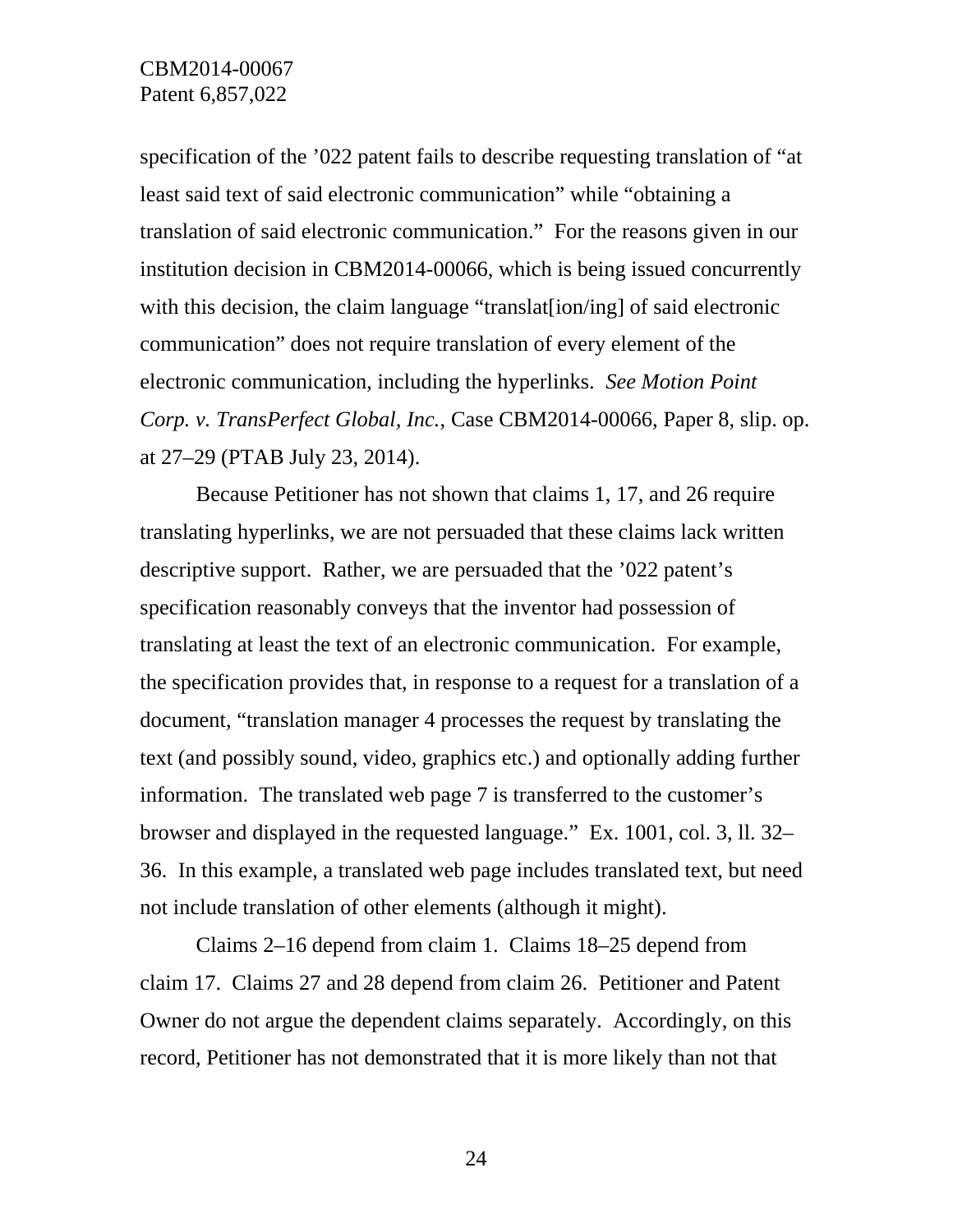claims 1–28 are unpatentable under 35 U.S.C. § 112, first paragraph, for failure to satisfy the written description requirement.

# *4. Asserted Ground Based on Lack of Enablement*

Petitioner contends that claims 1–28 are unpatentable for lack of enablement under 35 U.S.C. § 112, first paragraph. Petitioner again argues that claims 1–28 require translation of the hyperlinks within an electronic document and contends that the specification of the '022 patent does not enable translation of hyperlinks. Pet. 67–68. As explained above, the claims of the '022 patent do not require translating hyperlinks. Accordingly, on this record, Petitioner has not demonstrated that it is more likely than not that claims 1–28 are unpatentable under 35 U.S.C. § 112, first paragraph, for failure to satisfy the enablement requirement.

# III. CONCLUSION

Petitioner has not demonstrated that it is more likely than not that claims  $1-4$ ,  $6-8$ ,  $16-18$ ,  $21$ , and  $22$  are anticipated by Ito or that claims  $9-14$ and 23–25 would have been obvious over Ito and Lakritz, Levy, or Babylon.

We are unable to construe claim 26 or claims 27 and 28, which depend from claim 26. Thus, Petitioner has not demonstrated that it is more likely than not that claim 26 is anticipated by Ito, claim 27 would have been obvious over Ito and Levy, or claims 27 and 28 would have been obvious over Ito and Lakritz.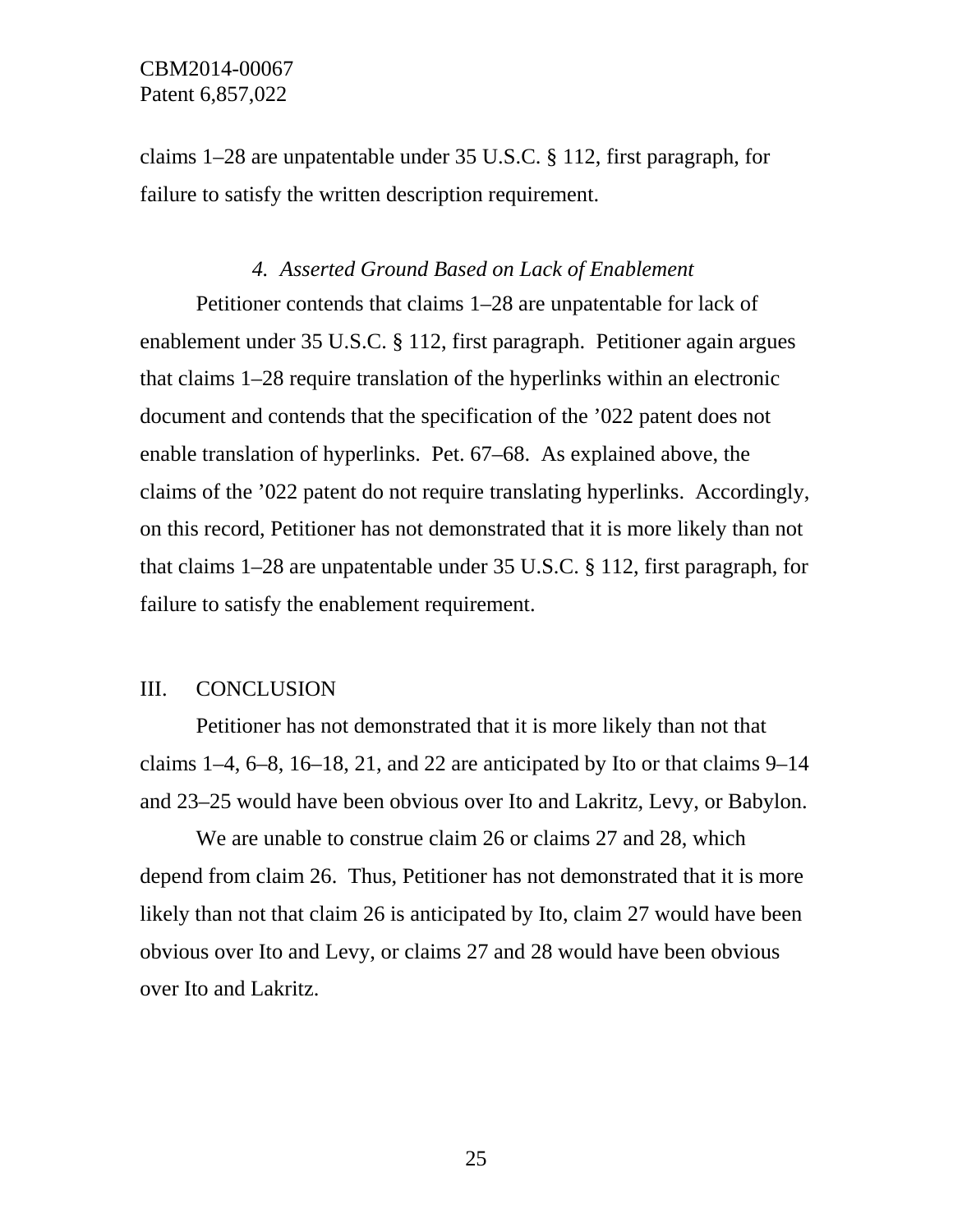Petitioner has not demonstrated that it is more likely than not claims 1–28 are unpatentable for lack of written description or enablement under 35 U.S.C. § 112, first paragraph.

In sum, Petitioner has not demonstrated that it is more likely than not that at least one of the claims challenged in the Petition is unpatentable.

#### IV. ORDER

For the reasons given, it is

ORDERED that the Petition challenging the patentability of claims 1– 28 is *denied*.

FURTHER ORDERED that no covered business method patent review is instituted.